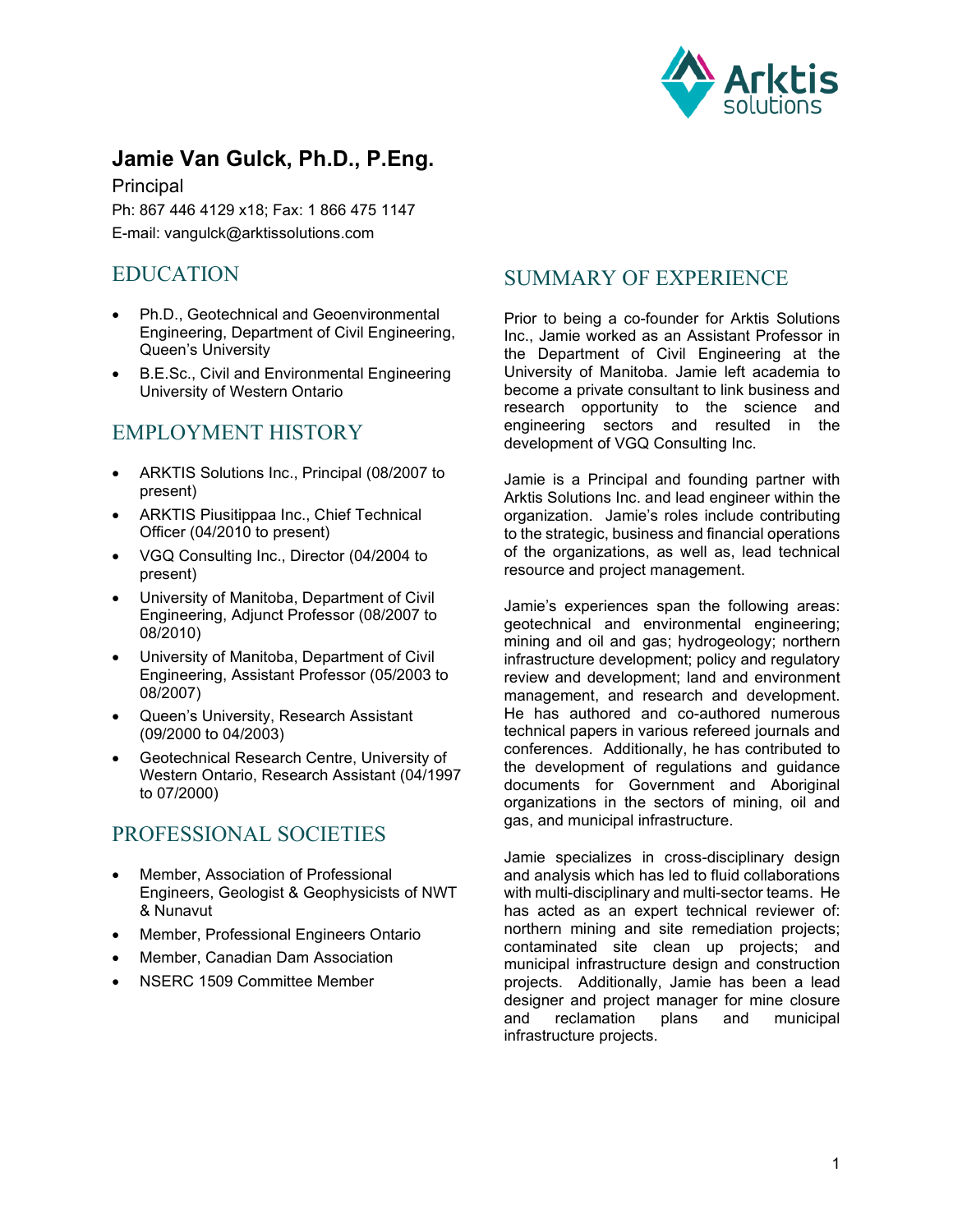

# MINING

- **Government of the Northwest Territories (NT)** Expert technical reviewer of Dominion Diamond Corporation's Ekati Diamond Mine Jay-Pipe Environmental Assessment report and Water Licence application. Review focused on geotechnical design of the open pit and surrounding dykes and hydrogeology. Assisted in the development of information requests and the intervention for submission to Mackenzie Valley Environmental Impact Review Board (2015) and Mackenzie Valley Land and Water Board (2016/17). Expert witness at the public hearing.
- **Government of the Northwest Territories (NT)** Expert geotechnical technical reviewer of Diavik Diamond Mine Corporation's Diavik Diamond Mine A-21 Pit Dyke engineering design and construction specifications (2015).
- **Government of the Northwest Territories (NT)** Expert geotechnical technical reviewer of Diavik Diamond Mine Corporation's Processed Kimberlite containment facility dam design and water management (2018).
- **Government of the Northwest Territories (NT)**  Expert hydrogeological and geochemical technical reviewer of Diavik Diamond Mine Corporation's Processed Kimberlite water licence application materials to deposit processed kimberlite into the open pit and the associated water quality in the pit lake (2018 to 2019).
- **Government of the Northwest Territories (NT)** Expert hydrogeological technical reviewer of Canadian Zinc Corporation's Prairie Creek Mine associated with the underground mine development and groundwater management (2020).
- **Government of the Northwest Territories (NT)** Expert technical reviewer of Avalon Rare Metals Inc.'s Nechalacho Rare Earth Metals Project Type A Water Licence application. Review focused on tailings management, tailings pond design, geochemistry, closure and reclamation and financial security. Assisted in the development of information requests and the intervention for submission to Mackenzie Valley Land and Water Board (2014).
- **Government of the Northwest Territories (NT)**  Expert technical reviewer of North American Tungsten Corporation's Cantung Mine Type A Water Licence amendment application. Review focused on tailings management, tailings pond design and geochemistry. Assisted in the development of information requests and the intervention for submission to Mackenzie Valley Land and Water Board. Expert witness at the public hearing (2014).
- **Government of the Northwest Territories (NT)** Expert technical reviewer of Nighthawk Gold Corporations Interim Closure and Reclamation Plan and acid rock drainage management (2019).
- **Government of the Northwest Territories (NT)**  Financial security assessment of Fortune Mineral NICO Mine Access Road (2019).
- **Government of the Northwest Territories (NT)**  Financial security assessment of NWT Rare Earth's 2020 Demonstration Project (2020).
- **Aboriginal Affairs and Northern Development Canada (NT)** Expert technical reviewer of the Tyhee Gold Project environmental impact assessment. Review focused on geotechnical and hydrogeological aspects of the project, as well as, water quality and quantity of surface water and groundwater from the mine site and tailings containment facility. Assisted in the development of information requests for submission to Mackenzie Valley Environmental Impact Review Board (2012).
- **Yukon Government (YU)** Development of an Adaptive Management Monitoring Plan for the Ketza Mine for the care and maintenance phase (2019/20).
- **Qikiqtani Inuit Association (NU)**  Project lead in the development of the annual financial security assessment (2013 to 2018) for the Baffinland Iron Mines Corporation Mary River project on behalf of the land owner. Expert technical lead in regulatory and lease negotiations and workshops pertaining to financial security. Expert witness regarding security arbitration determination (2020).
- **Qikiqtani Inuit Association (NU)**  Technical resource and lead in the completion of an annual environmental inspection and audit (2009 to 2018) of the Baffinland Iron Mines Corporation Mary River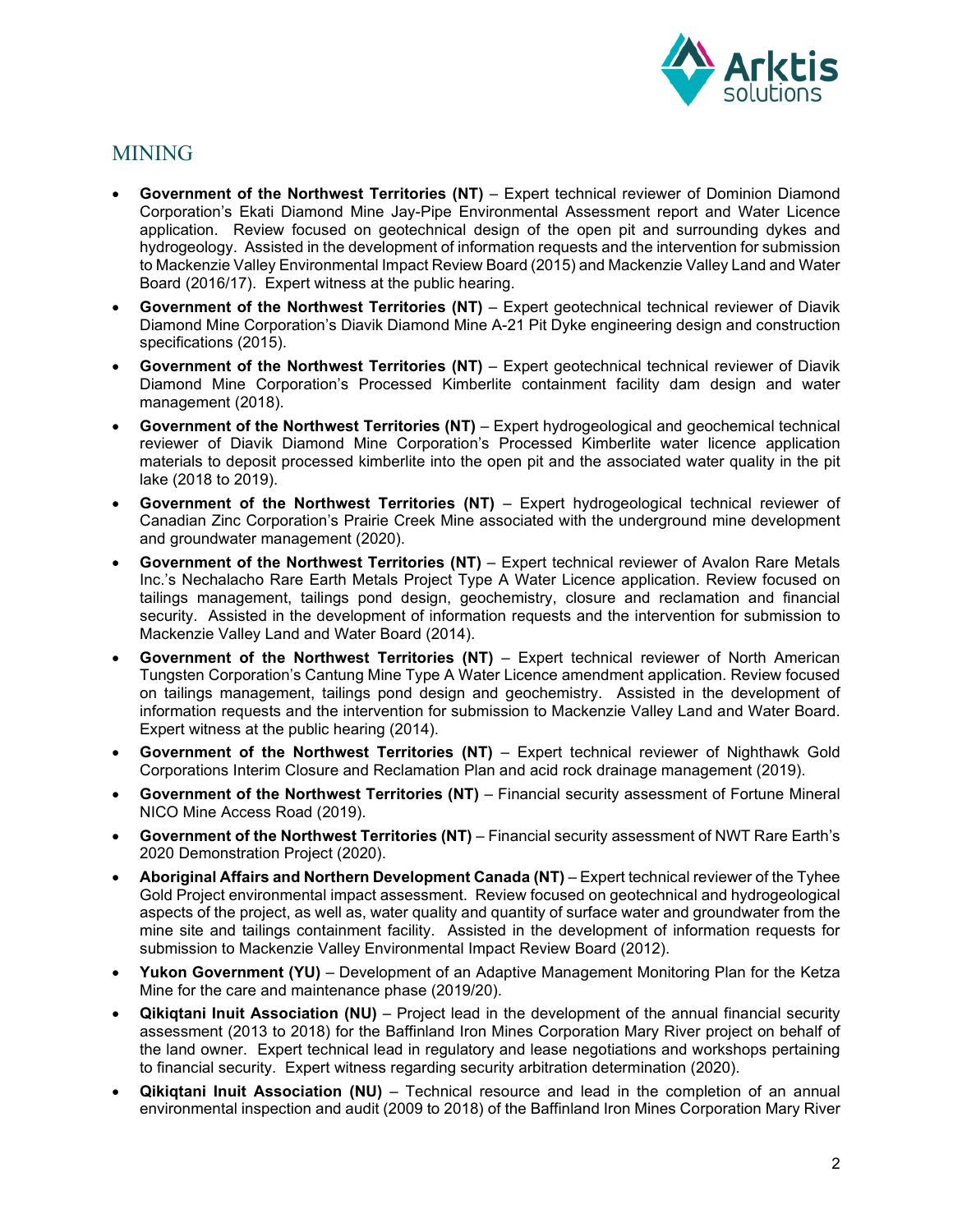

project. Development of a site inspection protocol to evaluate site conditions in relation to environmental and lease requirements.

- **Qikiqtani Inuit Association (NU)**  Environmental impact assessment and regulatory expert technical reviewer for the Baffinland Iron Mines Corporation proposed iron mine (2011 to 2013, 2018 to 2019). Project manager of the Environmental Assessment team in the topics of socio-economics, terrestrial, marine, aquatic resources, engineering and regulatory. Assisted in the development of information requests and the intervention for submission to Nunavut Impact Review Board. Expert witness at the public hearing.
- **Qikiqtani Inuit Association (NU)**  Expert technical reviewer of the abandonment and restoration plan and security estimate for Baffinland Iron Mines Corporation Marry River Bulk Sampling Program. Development of the 2010 financial security estimate for the landowner.
- **Qikiqtani Inuit Association (NU)**  Expert technical and regulatory review of the Baffinland Iron Mines Corporation Type A and Type B water licence applications (2008 to 2015, 2018 to 2019). Assisted in the development of information requests and the intervention for submission to Nunavut Water Board. Expert witness at the public hearing.
- **Qikiqtani Inuit Association (NU)**  Expert technical and regulatory review of the Baffinland Iron Mines Corporation Aquatic Effects Monitoring Program, Interim Closure and Reclamation Plan, Annual Report, Annual Work Plan and Quarry/Borrow Management Plans. Reviews submitted to the Nunavut Water Board (2013 to 2018).
- **Qikiqtani Inuit Association (NU)**  Project manager and technical lead in the development of the annual Quarry Concession Report (2014 to 2017) that determines the royalty payments associated with borrow and quarry material used by Baffinland Iron Mines Corporation. Assessment of material usage and methodology for quantification on behalf of the land owner.
- **Qikiqtani Inuit Association (NU)**  Project manager and technical lead in the development of an Operations Guide that is used by the Baffinland Iron Mines Corporation to ensure fulfillment of their obligations under the Commercial Production Lease with the Qikiqatni Inuit Association (2014-2015).
- **Qikiqtani Inuit Association (NU)**  Project manager and technical lead in the review and implementation of the Water Compensation Agreement between the Qikiqtani Inuit Association and Baffinland Iron Mines Corporation (2013 to 2019).
- **Kivalliq Inuit Association (NU)** Comprehensive review and benchmarking to establish fees applied to Regional Inuit Owned Lands and Specified Substances designated through the Nunavut Land Claim Agreement (2018).
- **Parks Canada Agency (NT)** Expert technical reviewer of the Canadian Zinc Corporation, Prairie Creek environmental impact assessment and water licencing materials.
	- $\circ$  In 2011, the review focused on winter road construction and geotechnical stability, spill contingency and risk, geochemistry of tailings predictions, and mine water management and treatment. Assisted in the development of information requests on behalf of Parks Canada Agency for submission to Mackenzie Valley Environmental Impact Review Board. Expert witness at the public hearing.
	- $\circ$  In 2015-2017, the review focused on the all-weather road construction and geotechnical stability, spill contingency and risk, and quarry/borrow source management. Assisted in the development of information requests on behalf of Parks Canada Agency for submission to Mackenzie Valley Environmental Impact Review Board. Expert witness at the public hearing.
	- $\circ$  In 2018- 2020, the review focused on review of the water licence application submitted to the Mackenzie Valley Land and Water Board. Expert witness at the public hearing and expert review of all road construction, borrow source management, engineering, and monitoring reports. Review of reclamation security and closure plan.
	- $\circ$  In 2020, provided expert review of various design and management plans including: pioneer winter road design and construction report, traffic control plan, spill contingency plan, avalanche management plan, water monitoring plan, sedimentation and erosion control plan, geochemical verification plan and permafrost management plan.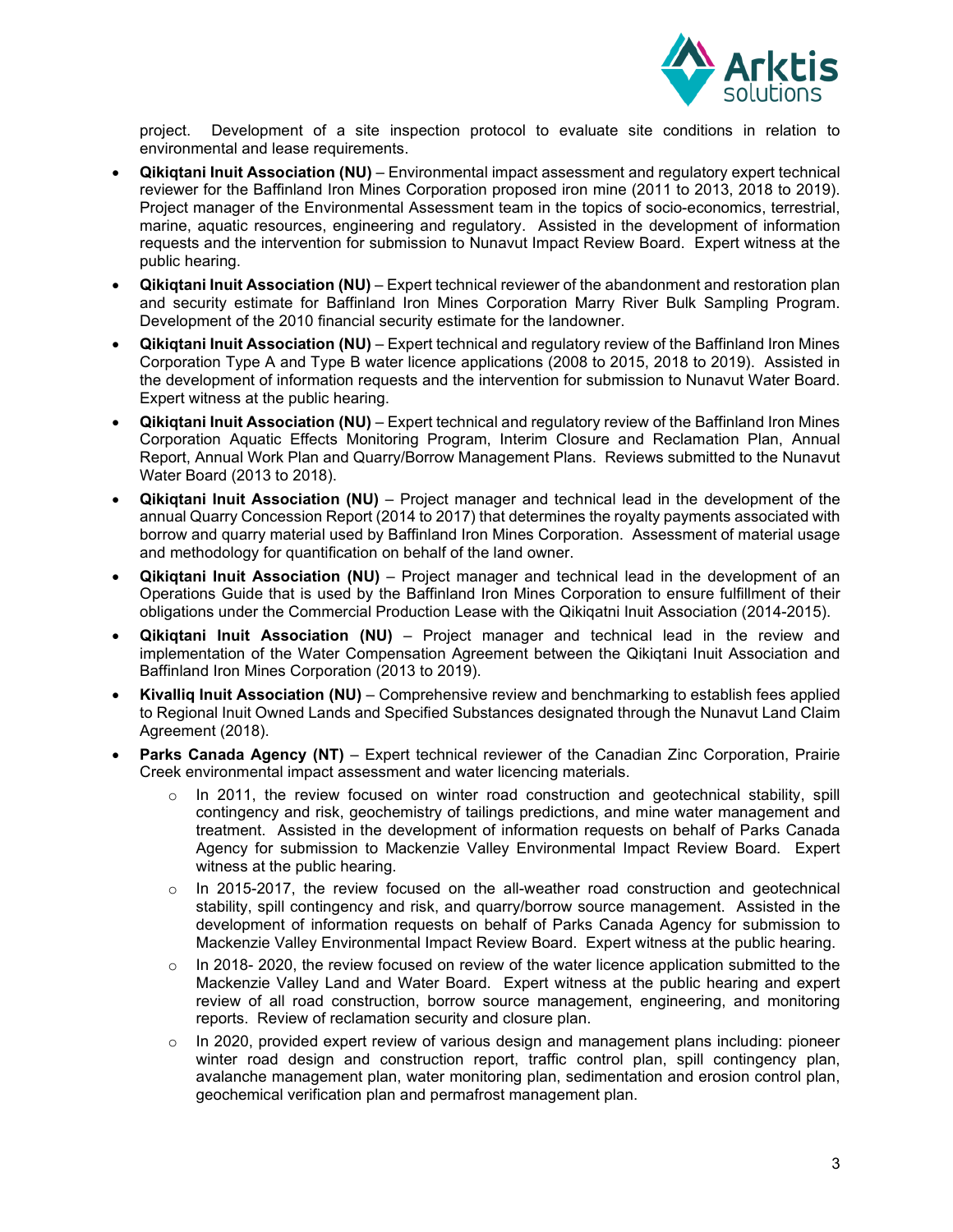

- **Parks Canada Agency (NT)** Contracted to complete an expert technical reviewer of Selwyn Chihong's environmental impact assessment for the Howard's Pass Access Road Upgrade Project. The review is to focus on the all-weather road construction and geotechnical stability, spill contingency and risk, and quarry/borrow source management.
- **DeBeers Canada (NT)**  Engineering lead in the development of a closure and reclamation plan (2011, 2013, 2016, 2018) for the Snap Lake mine in Northwest Territories. Expert witness at the water licence public hearing. Organized and facilitated community engagement workshops regarding mine closure planning.
- **DeBeers Canada (NT)**  Engineering lead in the development of mine closure financial liability estimate (2011, 2013, 2016, 2018, 2019/20) for the Snap Lake mine in the Northwest Territories. Assessment of closure cost implications resulting from updates the Metal Mines Effluent Regulations (2017). Expert witness at the water licence public hearing.
- **DeBeers Canada (NT)** Research and development engineering lead associated with closure and reclamation of the Snap Lake mine in Northwest Territories (2010 to 2019). Focus of research and development is associated with progressive reclamation of impacted land, revegetation and contaminated site investigations and reclamation action plans.
- **De Beers Canada (NT)**  Waste rock and PK pile cover research (2013-2015) involving fully instrumented trail cover pads. Engineering lead to complete a 50% design of the cover (2015).
- **DeBeers Canada (NT)** For the Snap Lake mine, project manager and technical resource in the completion of various environmental agreement and water licence annual reports, including: Annual Closure and Reclamation Plan Progress Report (2011 to 2018); Air Quality and Emissions Reporting (2016 to 2020); Vegetation Monitoring (2016 to 2020), Geotechnical Instrumentation Monitoring Data Report (2016 to 2019); Seepage Survey Report (2016 to 2020); Acid Rock Drainage and Geochemical Characterization Report (2016 to 2020); Hydrology Report (2015 to 2020); Environmental Agreement Annual Report (2015 to 2020), Wildlife Effects Monitoring Plan (2016 to 2018), Wildlife and Wildlife Habitat Protection Monitoring Plan (2016 to 2018).
- **DeBeers Canada (NT)**  Project manager and engineering lead in the completion of the following air quality assessments for the Snap Lake mine: updates to the Air Quality and Emissions Reporting and Management Plan for C&M (2017) and Final Closure (2018 and 2020), air dispersion modelling for the care and maintenance phase (2017), air dispersion modelling for the final closure phase (2018).
- **De Beers Canada (NT)**  Review of and workshop participant in the bowtie risk assessment associated with closure of the Snap Lake Mine (2019).
- **De Beers Canada (NT)**  Engineering lead in the Snap Lake mine site landform design and water drainage plan (2018 and 2020) and sedimentation and erosion control plan (2020).
- **DeBeers Canada (NT)** Engineering lead in the completion of closure revegetation research for the Snap Lake mine (2014-2020).
- **De Beers Canada (NT)** Engineering lead in the final revegetation design for the Snap Lake mine (2019 and 2020).
- **De Beers Canada (NT)**  Engineering lead in the Snap Lake mine site environmental hazards assessment plan, final closure air quality plan, final closure hydrology monitoring program (2018 and 2020)
- **DeBeers Canada (NT)**  Project manager for the 2013 implementation assessment of the four separate impact benefit agreements in place between De Beers and the local First Nations for the Snap Lake mine.
- **DeBeers Canada (NT)** Project manager and design engineer for the development of a new hazardous material containment facility and the expansion of an existing hazardous material containment facility at the Snap Lake mine (2014).
- **DeBeers Canada (NT)**  Project manager and technical resource to complete a dam feasibility study, and the engineering design and construction tender documents for two water retention dams at the Snap Lake mine (2011).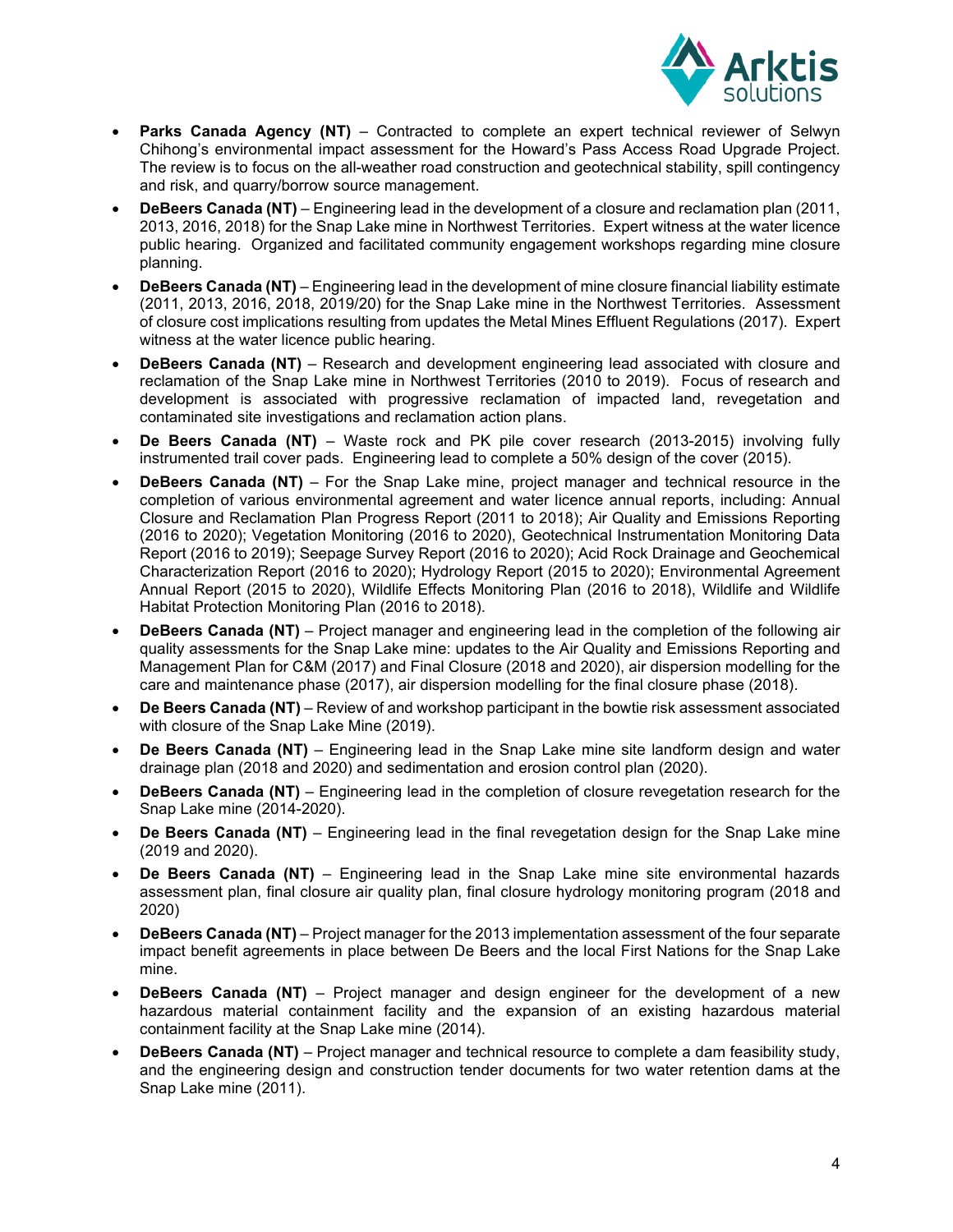

- **DeBeers Canada (NT)**  Project manager and technical lead for the preliminary design of a quarry and water retention sump, as well as, a water balance and chemical load balance model for the sump at the Snap Lake mine (2012).
- **DeBeers Canada (NT)** Project manager for the development of emergency preparedness and emergency response plans for two dams at the Snap Lake mine (2011).
- **DeBeers Canada (NT)**  Project manager and technical resource for the development of the Gahcho Kue mine's Interim Closure and Reclamation Plan (2016 to 2018), Reclamation Research Plan (2016 and 2017) and Annual Closure and Reclamation Report (2015, 2017, 2018, 2020) for submittal to the Mackenzie Valley Land and Water Board. Completed a community engagement workshop (2015) and regulator workshop (2016, 2017) regarding mine closure planning.
- **DeBeers Canada (NT)**  Engineering lead in the development of mine closure financial liability estimate (2016, 2018) for the Gahcho Kue mine's Land Use Permit amendment applications.
- **DeBeers Canada (NT)**  Engineering lead in the development of mine closure financial liability estimate (2017/18, 2020) for the Gahcho Kue mine. Expert witness at the water licence public hearing.
- **DeBeers Canada (NT)** Engineering lead in the completion of closure revegetation research for the Gahcho Kue mine (2017-2020).
- **De Beers Canada (NT)**  Engineering lead for a research study regarding wildlife interactions with rock and PK pile and implications on design for the Gahcho Kue mine (2019/20).
- **De Beers Canada (ON)**  Engineering lead in the study of closure cover options for the Victor Mine in Ontario (2020).
- **De Beers Canada (ON)**  Engineering lead for the Operations, Maintenance and Surveillance Manual and annual geotechnical inspections associated with various soil and mine waste piles for the Victor mine in Ontario (2020).
- **De Beers Canada (ON)** Engineering lead in the mine site final landform design for the Victor mine (2019/20).
- **De Beers Canada (ON)** Project manager and engineer in the final landform design for the coarse processed kimberlite and low grade ore stockpile at the Victor mine (2019/20).
- **De Beers Canada (ON)**  Project manager and engineer in the final landform design for the north waste rock stockpile at the Victor mine (2020).
- **De Beers Canada (ON)** Project manager and engineer for the open pit spillway design at the Victor mine (2019/20).
- **De Beers Canada (ON)** Review of the bowtie risk assessment associated with final closure of the process kimberlite and waste rock stockpiles at the Victor mine (2019).
- **De Beers Canada (ON)**  Engineering lead in the development of mine closure financial liability estimate for the Victor mine (2018).
- **Huckleberry Mines Ltd (BC)**  Project manager in the evaluation of mine water quality and sources of nutrients in mine water (2017).
- **Yellowknives Dene First Nation (NT)** Expert technical reviewer in the evaluation of the Giant mine's environmental impact assessment. Technical review focused on water quality, waste management, and site closure conditions. Assisted in the development of information requests and the intervention for submission to Mackenzie Valley Environmental Impact Review Board (2015/16).
- **Yellowknives Dene First Nation (NT)** Expert technical reviewer for the Bullmoose Area Mine Sites, NWT Remedial Action Plan (2013).
- **Yellowknives Dene First Nation (NT)** Expert technical reviewer for the Seven Mines Sites, NWT Remedial Action Plan (2015).
- **Yellowknives Dene First Nation (NT)** Expert technical reviewer for the Great Slave Lake Mines, NWT Remedial Action Plan. Participated in community engagement workshop regarding mine closure planning (2018).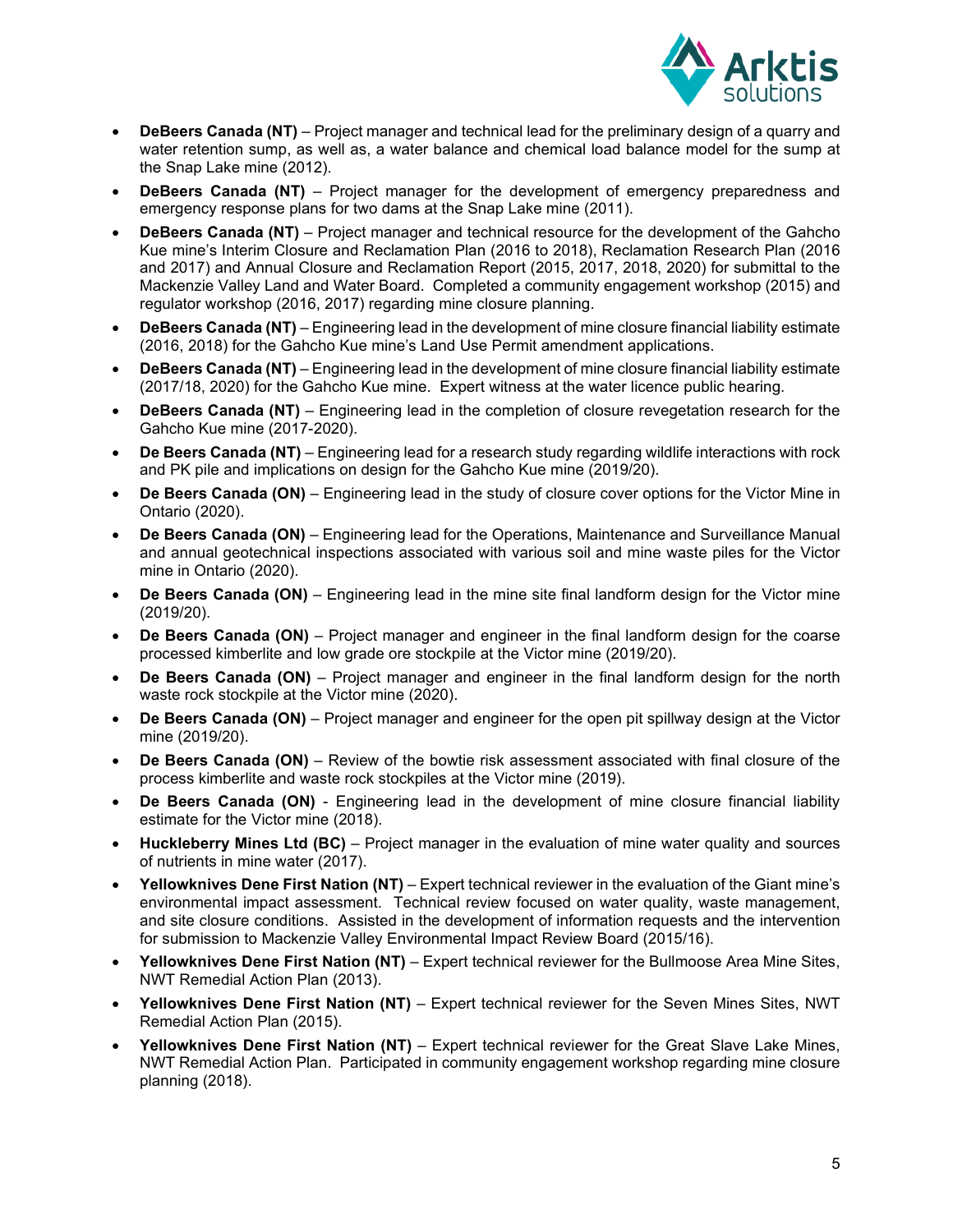

- **Yellowknives Dene First Nation (NT)** Expert technical reviewer for the Tundra Mine, NWT Remedial Action Plan (2009).
- **Yellowknives Dene First Nation (NT)** Expert technical reviewer for the Hidden Lake Mine, NWT Remedial Action Plan (2011).
- **Tlicho Government (NT)**  Technical resource development consultant and contributed to the regulatory and technical review of Proponent information in their advancement towards entering into an environmental assessment (2014).
- **Wek'eezhii Land and Water Board (NT)**  Technical review of Dominion Diamond's Ekati Mine proposed 2019 reclamation security changes (2019).
- **Mackenzie Valley Land and Water Board (NT)** Expert technical reviewer for the Phase II Remedial Action Plan for the Tundra Mine Site that included reclamation and closure of: tailing containment area for ARD/ML tailings and waste rock, site water management and treatment, petroleum hydrocarbon contaminated soil and rock. Lead engineer in technical/regulator meetings with proponent and participant in the public hearing. Assisted in the development of the water licence (2010).
- **Mackenzie Valley Land and Water Board (NT)** Expert technical reviewer for the Miramar Northern Mining Ltd. Con Mine closure plans for backfill and cover of the tailings containment ponds and hazardous waste areas (2009).
- **Mackenzie Valley Land and Water Board (NT)** Project manager for a team of scientist and engineers in the water licence review of the North American Tungsten Corporation mine in the NWT. Technical lead in the review of surface infrastructure, hydrologic, hydrogeologic, geochemistry, abandonment and reclamation, and security components. Lead engineer in technical/regulator meetings with proponent and participant in the public hearing. Assisted in the development of the water licence (2008/09).
- **Mackenzie Valley Land and Water Board (NT)**  Expert technical reviewer of the following De Beer's Snap Lake mine engineering documents pertaining to the waste rock, ore storage and tailings management (2009).
- **Lutsel K'e Dene First Nation (NT)** Expert technical reviewer for following BHP Billiton Diamonds Inc. – EKATI diamond mine engineering documents pertaining to adaptive management, closure and reclamation, financial security, waste rock and tailings management (2009).
- **Lutsel K'e Dene First Nation (NT)** Expert technical reviewer for the following Diavik Diamond Mine Inc. – management documents pertaining to hazardous materials and spill contingency (2009).
- **Lutsel K'e Dene First Nation (NT)** Participated in Deze Energy Corporation Taltson Hydroelectic Expansion Project, Environmental Impact Assessment technical sessions organized by the Mackenzie Valley Environmental Impact Review Board (2009).
- **Mackenzie Valley Environmental Impact Review Board (NT)**  Project manager for the socioeconomic review of the proposed Gahcho Kué diamond mine in the NWT (2009).
- **Saskatchewan Environment Resource Management (SK)** Expert technical reviewer of groundwater and brine migration model predictions below the Cory, Mosaic, Mosaic K1, Mosaic K2, and Patience Lake, Saskatchewan potash mines during operation and post-closure (2006-2009).
- **Nunavut Water Board (NU)** Expert technical reviewer and licence compliance assessor for the Miramar Hope Bay Limited Windy Lake and Boston Exploration Camps, specifically, the water monitoring program, QA/QC plan, annual reporting, and abandonment and restoration plan (2007/08).
- **Nunavut Water Board (NU) –**Technical reviewer of the following Tahara Diamond Corporation- Jericho Diamond Mine application documents for water licence consideration (2007/08).
- **Nunavut Water Board (NU)**  Technical reviewer of the following Miramar Hope Bay Limited- Doris North Gold Mine application documents for water licence consideration (2008).
- **UMA Engineering Ltd. (MB)**  Chemical treatment of mine water effluent at the closed Fox Lake, Manitoba (2006).
- **INCO LTD. (MB)** Contributed to the characterization and trial revegetation of mine tailings at INCO Ltd., Thompson, Manitoba (2005/06).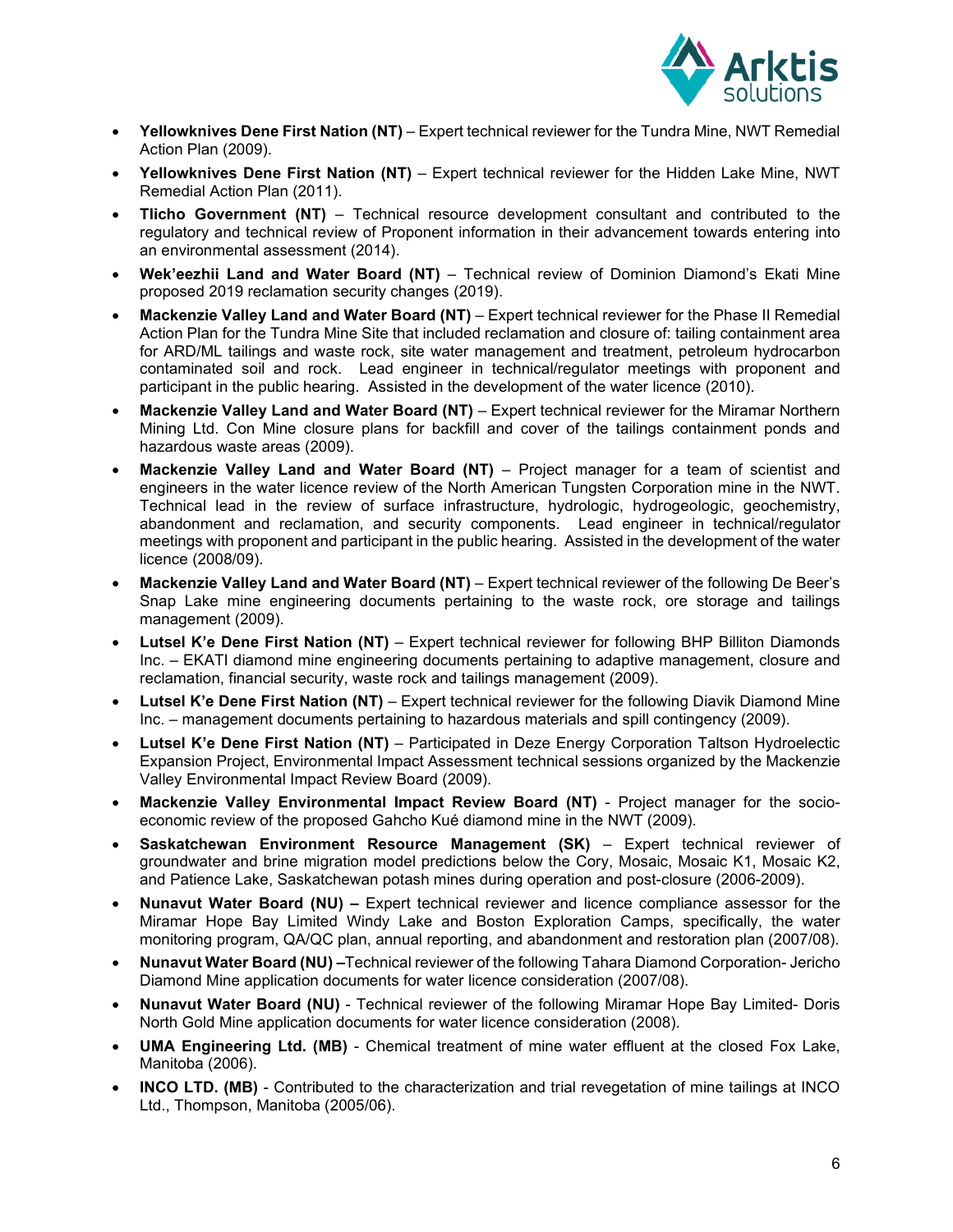

- **INCO LTD., Manitoba Sustainable Development Innovation Fund, and University of Manitoba (MB)** - Field and laboratory measurement of unconsolidated and cemented (hard-pan) tailings hydraulic properties and implications on metal leachate and acid mine drainage (2004/05).
- **Manitoba Mines Branch, Manitoba Sustainable Development Innovation Fund, and University of Manitoba (MB)** - Assessment of attenuation and potential mobility of arsenic at the abandoned New Britannia Mine, Manitoba (2004/05).
- **Federal University of Rio Grande do Sul, Brazil and University of Manitoba (MB and Brazil)** Project manager and engineering advisor in the assessment of contaminant transport properties through compacted soil liners subjected to acid mine drainage percolation (2004/05).
- **Federal University of Rio Grande do Sul, Brazil and University of Manitoba (MB and Brazil)** Project manager and engineering advisor in the measurement of geotechnical strength characteristics of residual soils, with and without cement additives, subjected to acid mine drainage percolation (2004/05).

# OIL AND GAS

- **Government of the Northwest Territories (NT)** Development of reclamation security estimate for Strategic Oil and Gas' Cameron Hills project (2020).
- **Inuvialuit Regional Corporation (NT)** Evaluation of oil and gas drilling waste sump performance in the Inuvialuit Settlement Region and implications of climate change on future sump conditions (2019/20).
- **Government of the Northwest Territories (NT)**  Review of Imperial Oil Limited's Long Term Waste Management Facility Plan and participation in workshop (2019-2020).
- **Government of the Northwest Territories (NT)**  Review of Strategic Oil and Gas' Conceptual Closure and Reclamation Plan and Site Wide Monitoring Plan (2019).
- **Government of the Northwest Territories (NT)**  Development of a reclamation security estimate for Paramount's East and West Liard gas wells (2019).
- **Government of the Northwest Territories (NT)** Review of Imperial Oil Limited's Annual Closure Report with specific focus on closure and reclamation (2019, 2020).
- **Government of the Northwest Territories (NT)** Review of Strategic Oil and Gas' Annual Water Licence report with specific focus on closure and reclamation (2019).
- **Government of the Northwest Territories (NT)**  Expert technical reviewer of Imperial Oil Limited's Norman Wells Production Facility security estimate and development of a reclamation security estimate for the GNWT (2014 and 2018).
- **Government of the Northwest Territories (NT)**  Development of a RECLAIM Oil and Gas user manual to complete reclamation liability estimates (2017).
- **Government of the Northwest Territories (NT)**  Expert technical reviewer of Imperial Oil Limited's Norman Wells Production Facility Interim Closure and Reclamation Plan (2015).
- **Aboriginal Affairs and Northern Development Canada (NT)** Review and update of the existing RECLAIM model used in the NWT for estimating reclamation liabilities at oil & gas sites through to oil & gas production sites (2013).
- **Inuvialuit Water Board (NT)** Expert technical and regulatory assessment of Imperial Oil Limited's Type B water licence application pertaining to the reclamation of Bar-C in the Inuvialuit Settlement Region (2012).
- **Inuvialuit Water Board (NT)**  Expert technical and regulatory assessment of Shell Canada's Closure and Reclamation Plan for the Camp Farewell site (2013).
- **Government of Northwest Territories (NT)** Expert technical reviewer of Oil & Gas Drilling Waste Disposal Practices for the Proposed Type A Water Licence in the Cameron Hills, NWT Region. Expert technical witness during the water licence public hearing (2012).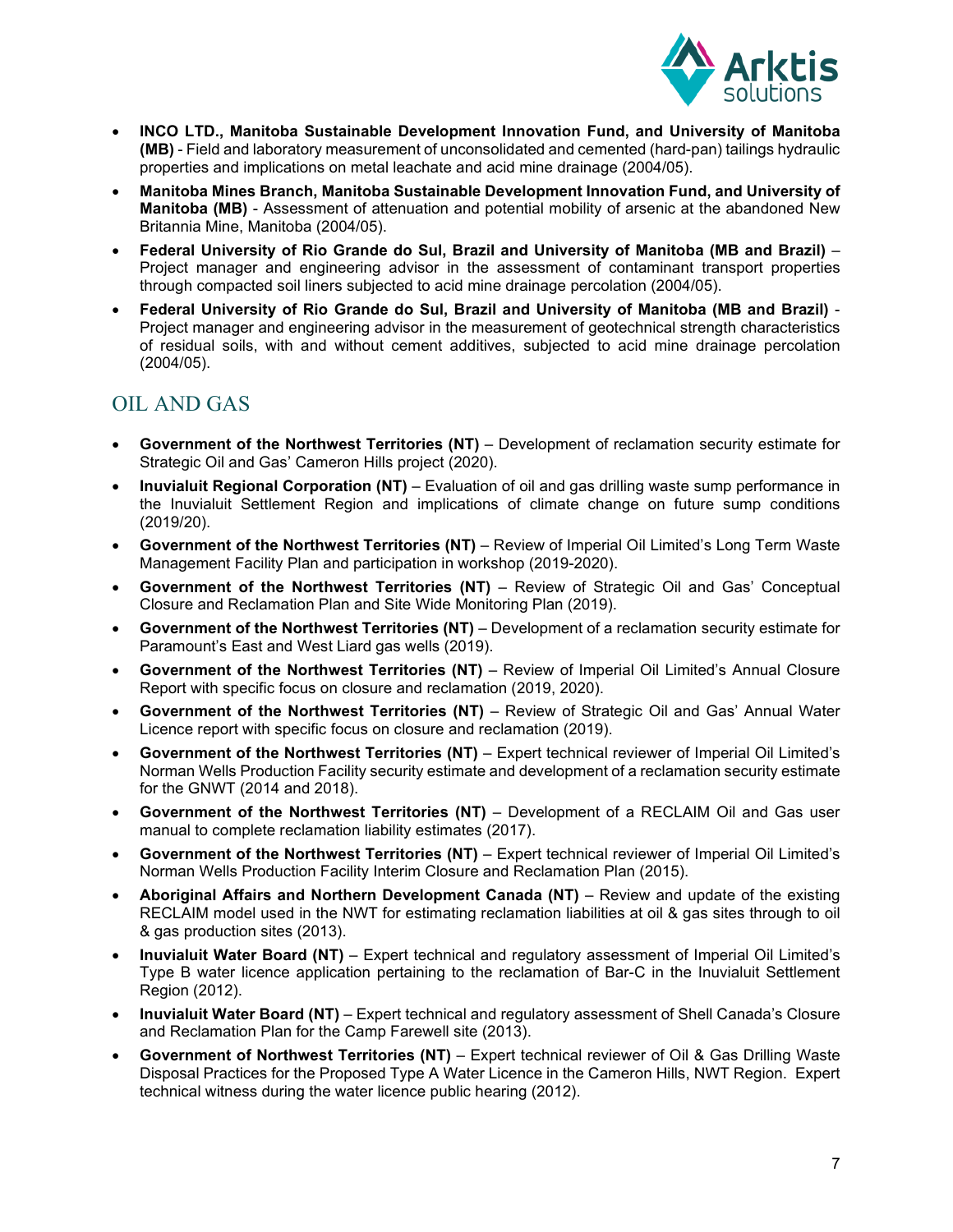

- **Mackenzie Valley Land and Water Board (NT)**  Expert technical reviewer for Paramount Resources Ltd. water licence and land use permit application materials to support their Cameron Hills extension project (2012).
- **Department of Indian Affairs and Northern Development (NT)** Technical and regulatory reviewer for the Paramount Resources Ltd. Cameron Hills Type 'B' Water Licence Application that included aspect to evaluate impacts on surface water quality and quantity (2010).
- **Northwest Territories Water Board (NT)**  Preliminary technical review of Shell Canada Ltd. Camp Farewell, NT Environmental Site Assessment (2009).
- **Northwest Territories Water Board (NT)**  Preliminary technical review of MGM Energy Corporation 2D, 3D, and seismic drilling operations and review of draft water licence conditions (2009).

# REGULATORY

- **Inuvialuit Water Board (NT)**  Expert technical reviewer for the Inuvik to Tuktoyuktuk all-weather highway project. Acted as regulatory officer throughout the licensing process, and prime expert witness during the water licence public hearing (2013). Post hearing activities involved review of the Type A water licence submittals (as needed, 2013-2018), including: road design and construction plan, water monitoring plan, fish and fish habitat protection plan, sedimentation and erosion control plan, spill contingency plan, permafrost management plan, and various borrow source management plans.
- **Government of the Northwest Territories (NT)**  Completed a state of knowledge report for groundwater resources within the transboundary reaches of the NWT to support the bi-lateral water agreements with the Yukon, British Columbia, Alberta, and Saskatchewan (2018).
- **Government of the Northwest Territories (NT)** Expert technical reviewer of the draft solid waste facility design and operation guidelines developed by the Mackenzie Valley Land and Water Board (2017).
- **DeBeers Canada (NT)** Provided expert technical reviewer of the draft guidelines for closure and reclamation cost estimates for mines developed by the Mackenzie Valley Land and Water Board (2015, 2017).
- **Wek'eezhii Land and Water Board (NT)** Expert technical review of the Government of Northwest Territories, Tlicho Road camp – wastewater lagoon (2020).
- Wek'eezhii Land and Water Board (NT) Project manager in the jurisdictional review of land and water use permits in Saskatchewan, Yukon, Alberta, Alaska, British Columbia, and Ontario. Focus of review was focused on the following resource sector activities: waste disposal sumps, diamond drilling on land and ice, camp waste management, on-land seismic activities, and winter road activities on land and ice (2015).
- **Qikiqtani Inuit Association (NU)** Contributed to the development of a lands resource security policy in conjunction with this landowner (2013, 2015).
- **Plan Review Process & Guideline Working Group Mackenzie Valley Land and Water Boards (NT)** – Lead engineer and technical resource consultant in the completion of a guideline for waste management practices that proponents seeking a water licence can use to ensure that their plans and designs capture elements necessary to understand waste management and the expectations that the Water Boards within the Mackenzie Valley. The guideline is applicable to the mining, oil and gas, exploration, industrial, and municipal sectors, and includes all sources of waste ranging from tailings, construction & demolition waste, hazardous waste, contaminated soil, and municipal refuse (2013).
- **Environment Canada (YK, NT, NU)** Project manager and lead engineer to evaluate the legal obligations (e.g., permitting, compliance promotion, and enforcement) and authorities of governments and Boards within the Canadian North responsible for environmental legislation and protection. Also, evaluated the potential implementation issues for the new CEPA Storage Tank regulation in the North and the proposed federal Clean Air Regulatory Agenda for the Northern Oil and Gas Sector (2012/13).
- **South Australia Environmental Protection Authority (Australia)**  Contributed to the development of the landfill standards, specifically, barrier system design and contaminant transport, test methods for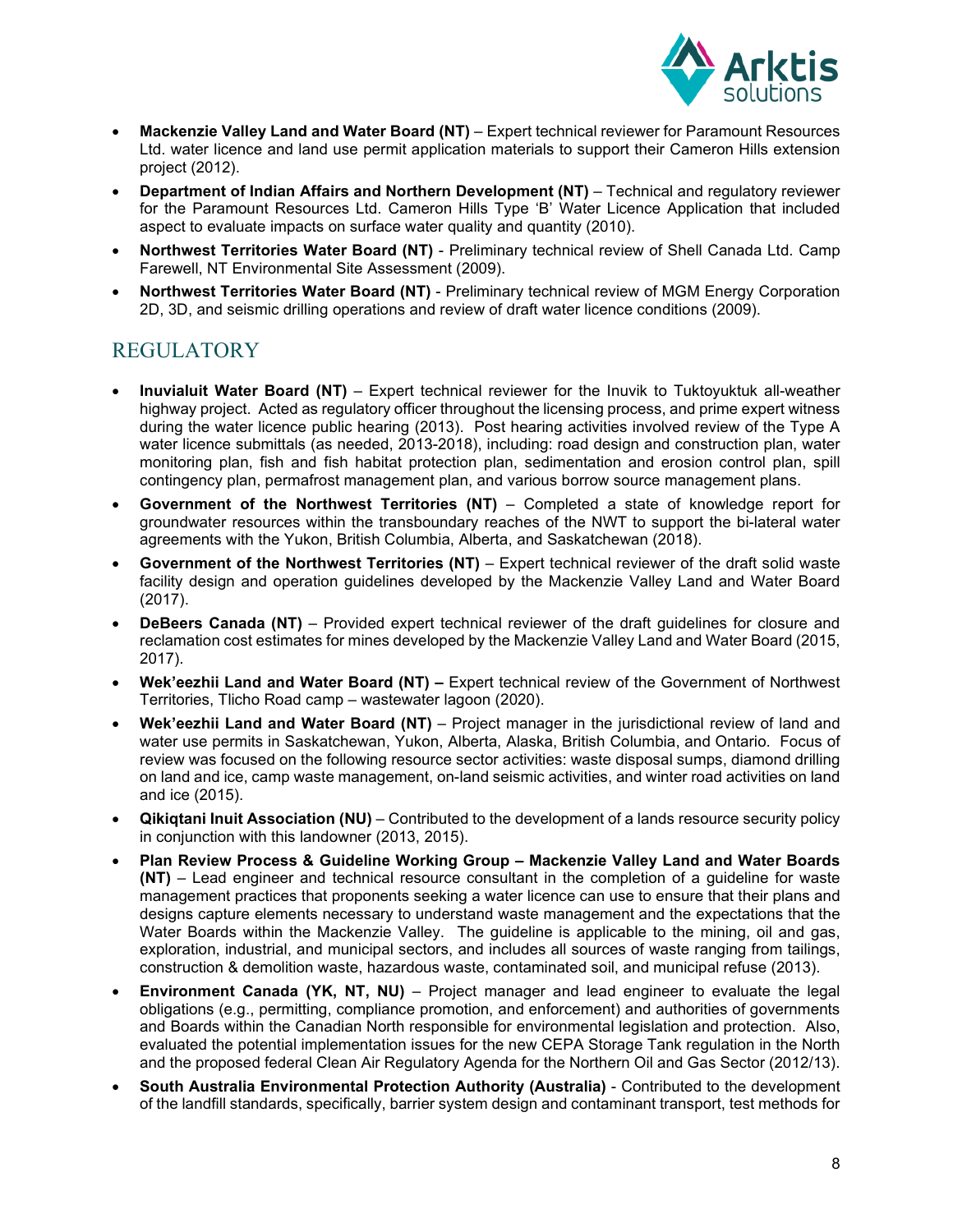

organic mater and calcium content for leachate collection drainage materials, leachate collection system design and service life predictions, and expert review of draft standards (2005).

- **Nunavut Water Board (NU)**  Lead engineer responsible for the development of draft guidance document for northern waste and water containment facilities, specifically, landfills, landfarms, lagoons, and water retention structures. Document provides proponents involved in these facilities of the hydrology, hydrogeologic, geotechnical, design, operation, monitoring, and maintenance issues that may be considered and detailed in an application for the purposes of obtaining a water licence (2006- 2007).
- **Nunavut Water Board (NU)**  Contributed to the development of application guidelines for Miramar Hope Bay Ltd.- Doris North Gold Mine and Cumberland Resources Ltd.- Meadowbank Gold Mine (2007/08).
- **Nunavut Water Board (NU)** Technical review and licence compliance assessment for monitoring program, QA/QC plan, annual reporting, and abandonment and restoration plan for the following Distant Early Warning (DEW) line sites: DYE-M- Cape Dyer; CAM-2- Gladman Point; FOX-2- Longstaff Bluff; FOX-5- Qikiqtarjuaq; BAF-5- Resolution Island; and, CAM-1- Jenny Lind Island (2007/08).
- **Ontario Ministry of Environment (ON)**  Contributed to the review of state-of-the-art of landfill design, specifically pertaining to leachate characteristics for municipal solid waste landfills, leachate collection system design, and geosynethics use in leachate collection system and cover applications (2002).

# MUNICIPAL INFRASTRUCTURE

- **Government of the Northwest Territories (NT)**  Technical reviewer the Hay River solid waste disposal facility groundwater flow components (2020).
- **City of Iqaluit (NU)** Project manager and technical lead in the contract administration support for various water, wastewater, and solid waste infrastructure projects, including: solid waste facility fence design (2016 to 2017), water and sewer inventory update and model development (2017), supplementary water supply pipeline (2017), construction contractor support package (2017). As needed (2016 to 2017).
- **City of Iqaluit (NU)** Project manager for the construction administration of the city's solid waste and wastewater treatment facility (2016).
- **City of Iqaluit (NU)** Project manager for the structural and electrical evaluation of the City of Iqaluit's' Fire Station back-up generator (2016).
- **Inuvialuit Water Board (NT)** Expert technical review of the Hamlet of Aklavik's water licence application materials (2016).
- **Environment Canada (YK, NT, NU)** Expert technical reviewer of draft guidance document "Solid Waste Facilities in Northern Climate" (2016).
- **Environment Canada (YK, NT, NU)** Expert technical support for the development of the document "Modern Municipal Solid Waste Facilities in Northern Climate". Performed consultation activities between Environment Canada and various Territorial Government departments (2015-2016).
- **Environment Canada (YK, NT, NU)** Project lead in the development of a foundation report for a technical document on municipal solid waste landfills in northern conditions: engineering design, costing, construction, and operation (2015).
- **Environment Canada (YK, NT, NU)** Project lead in the review of the state of waste management practices for community solid waste within the three territories. The focus of the study was on regulatory requirements, territory wide solid waste profiles and challenges, as well as, community scale operations and challenges (2014).
- **Government of Nunavut (NU)** Project manager and technical lead in the completion of best management practices for landfills in Nunavut. Analysis includes strategic planning, options analysis, and cost-benefit analysis (2013/14).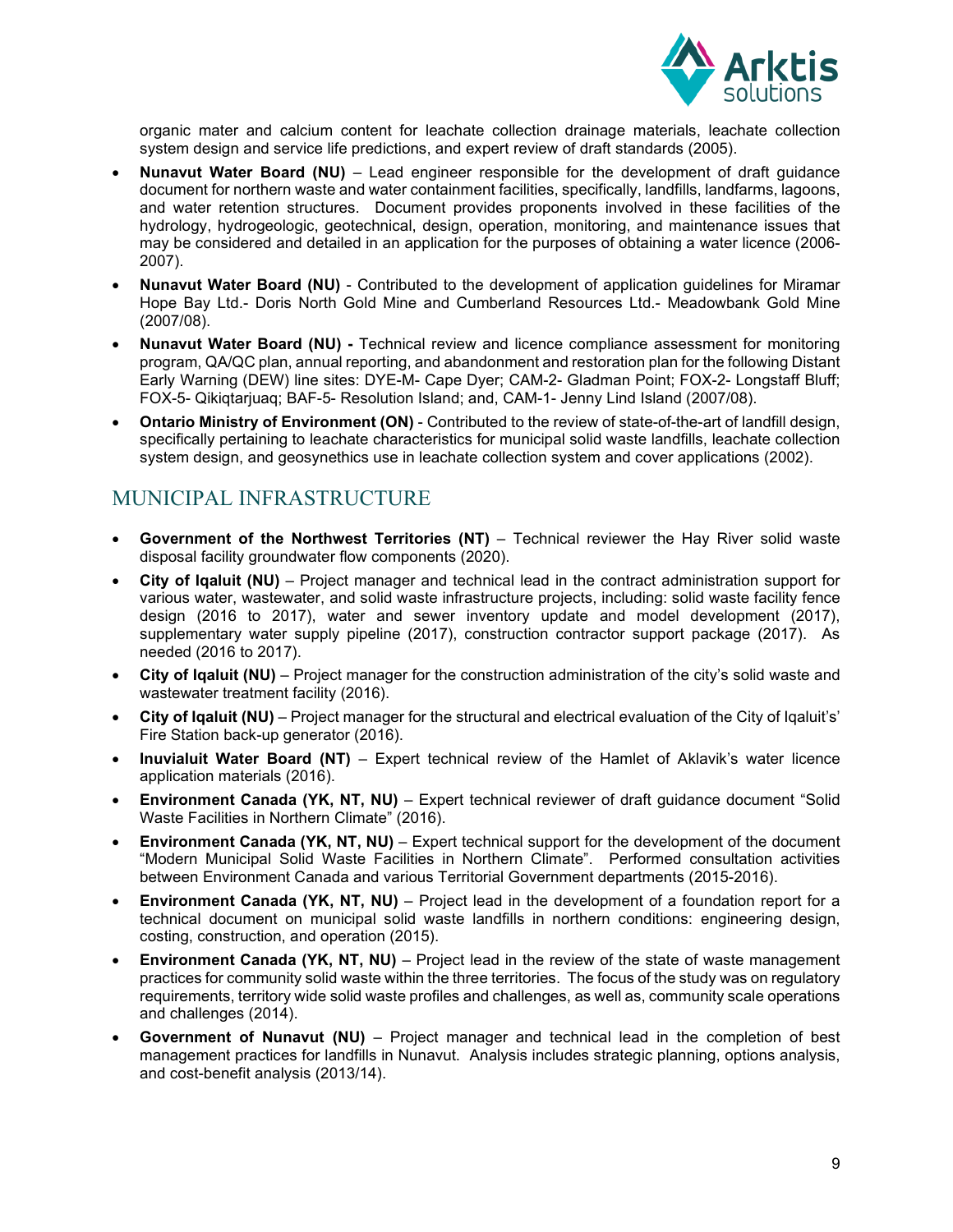

- **Government of Nunavut, Hamlet of Sanikiluaq (NU)** Technical resource in the design, construction, and costing of the community's wastewater lagoon expansion cell. Evaluation of the existing lagoon and wetland treatment capabilities and design of modifications to the current system to achieved effluent water quality criteria (2015-2017).
- **Government of Nunavut, Hamlet of Igloolik (NU)** Project manager and technical resource in the design and construction of a new drinking water containment structure and associated infrastructure / piping for water treatment/delivery (2015-2018).
- **Government of Nunavut, Hamlet of Resolute Bay (NU)** Project lead and engineer in the development of a new solid waste facility and decommission of the existing solid waste site (municipal landfill, recycling area, and bulky metals site) in Resolute Bay, Nunavut. Core activities included: siting and design of a new solid waste disposal facility; waste audit and development of waste management plan for the new disposal facility; construction costing; closure and reclamation plan; and, provision of tendering services upon acceptance of design including tender documents, construction specifications and QA/QC plan, drawings, and contract administration during construction (2012-2015).
- **Government of Nunavut, Hamlet of Grise Fiord (NU)** Technical resource in the development of a new solid waste facility and decommission of the existing solid waste site (municipal landfill, recycling area, and bulky metals site) in Grise Fiord, Nunavut. Core activities included: siting and design of a new solid waste disposal facility; construction costing; closure and reclamation plan; and, provision of tendering services upon acceptance of design including tender documents, construction specifications and QA/QC plan, drawings, and contract administration during construction (2013-2016).
- **Government of Nunavut, Hamlet of Pangnirtung (NU)** Project manager and lead environmental and geotechnical designer and engineer in the optimization of the hamlet's water supply facility and completion of a Comprehensive Performance Evaluation report. Activities include: assessment and repair of water retention structure and associated infrastructure; geotechnical and geothermal modelling of the water reservoir slopes; and, design of an improved water supply facility to meet current and future community needs (2015-2018).
- **Government of Nunavut, Hamlet of Arviat (NU)** Lead geotechnical designer in the geothermal modelling of the water retention structure slopes and foundation (2015).
- **Mackenzie Valley Land and Water Board (NT)** Project manager for a technical team to technically review the City of Yellowknife's water licence application and supporting documents. Topics covered included review of the proponent's landfilling and wastewater treatment practices and future expansion plans. Participant in technical /regulatory meetings with the proponent. Assisted in the development of the water licence (2012).
- **Mackenzie Valley Land and Water Board (NT)** Technical reviewer of the Town of Hay River's water licence application and supporting documents. Topics covered included review of the proponent's landfilling and wastewater treatment practices and future expansion plans. Participant in technical /regulatory meetings with the proponent. Assisted in the development of the water licence (2012).
- **Department of Indian Affairs and Northern Development (NT)** Lead geotechnical engineer in the completion of a desktop study for a leased land in Ft. Simpson, NT that is proposed for two storage facilities (2011).
- **Department of Indian Affairs and Northern Development (NT)** Project manager and geotechnical engineer in the completion of a geotechnical field investigation for a leased land in Ft. Simpson, NT that is proposed for two storage facilities (2011).
- Wekweeti Community Government Tlicho (NT) Project manager for a community energy audit (2011).
- **Gameti Community Government Tlicho (NT)** Project manager for a community energy audit (2011).
- **Infrastructure Canada- Knowledge-building, Outreach, and Awareness Program (Canada)**  Assessment of national incidence of water well infrastructure deterioration in Canada, life-cycle cost analysis of groundwater extraction wells with consideration given to operations and maintenance, and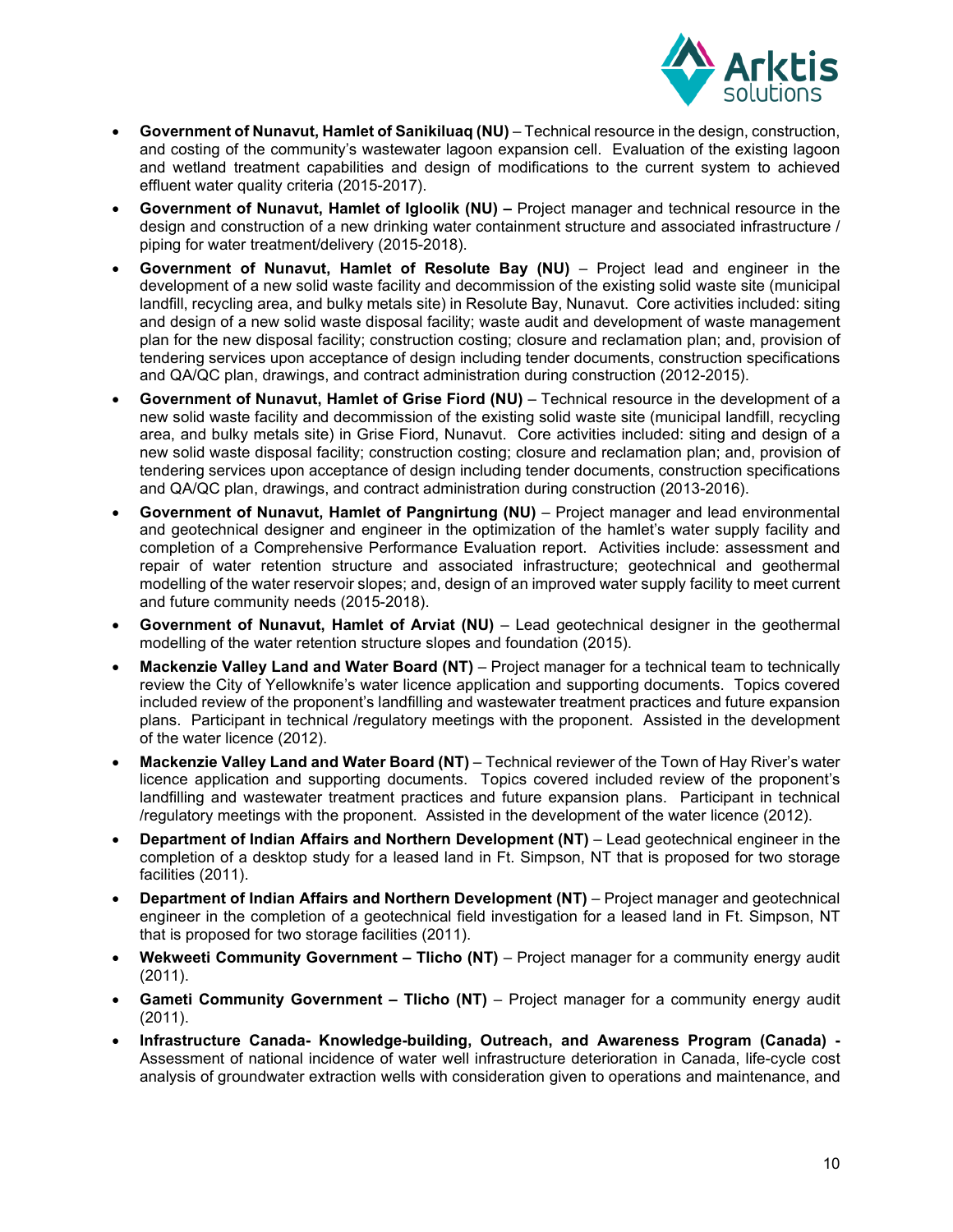

characterization of water quality, hydrogeology, and well design and operation impacts on water well deterioration (2007/08).

- **Grudfos Management A/S (Denmark)** Grundfos is the world leader in the manufacturing of pumps. Acted as an expert participant in a workshop in Denmark to review mechanisms and process leading to biological, chemical, and physical clogging mechanisms and process for groundwater wells and pumps (2009).
- **Agriculture and Agri-Foods Canada Water Supply and Expansion Program and City of North Battleford (SK)** – Project lead and engineer to complete a groundwater capture zone study. The capture zone objectives were to: establish the causes of well and water quality deterioration and formulate methods of predicting long term well performance and service life (2005-2007).
- **Nunavut Water Board (NU) –** Expert technical reviewer of the geotechnical, construction specifications, containment function, and water quality impact, for the following (2006-2008):
	- Hamlet of Qikigtariuag- lagoon, landfill, landfarm hazardous waste storage area, and water reservoir
	- o Hamlet of Kugluktuk- lagoon, landfill, and landfarm
	- o Hamlet of Kugaaruk- lagoon
	- o Hamlet of Taloyoak- landfarm
- **Deline Land Corporation (NT)**  Lead geotechnical engineer in the investigation of the Grey Goose Lodge foundation evaluation and repair (2009).
- **UMA Engineering Ltd. (MB)**  Field engineer to completed aquifer pump tests at Keewatin and PTH 59 North locations (2006).
- **City of Winnipeg, Manitoba Waste Reduction and Pollution Prevention (MB)**  Project manager and engineering advisor for the field measurement of refuse hydraulic properties and efficiency of leachate extraction wells to reduce leachate levels in municipal solid waste landfills (2004-2005).
- **City of Winnipeg, Manitoba Waste Reduction and Pollution Prevention (MB)** Engineering advisor for the bench top assessment of submerged membrane bioreactor to aerobically treat landfill leachate (2005-2006).

# ENVIRONMENTAL ASSESSMENTS AND SITE REMEDIATION

- **Public Works and Government Services Canada (NU)** Project manager and construction contract administrator for the demolition and reclamation of a building in Baker Lake, NU. Environmental engineer responsible for soil and water reclamation requirements (2016).
- **Inuvialuit Water Board (NT)** Expert opinion on water licence sampling and reporting with regards to the Prince Patrick Island reclamation project (2016).
- Wekweeti Community Government Tlicho (NT) Environmental engineer responsible to complete a fuel spill investigation that occurred adjacent to a community building in Wekweeti, NT. In addition to an assessment of the physical site characteristics, soil samples were collected and analyzed for total petroleum hydrocarbon levels. General recommendations for site restoration were provided (2012).
- **Smiths Landing First Nation (AB)** Lead engineer to compete a Phase 1 Environmental Site Assessment of a transfer land from the Crown to the Band through the provisions set in the Treaty Lands Entitlement framework (2015).
- **Smith Landing First Nation (AB) –** Expert review the findings of Hay Camp, Wood Buffalo Park Phase 1, 2, and 3 Environmental Site Assessment, and remediation action plan, to understand environmental and human health risk for the First Nation. Participant in technical meetings with consultant and government organizations regarding clean up strategies and proposed remedial action (2014-2015).
- **Smith Landing First Nation (AB)** Expert technical and regulatory support pertaining to risk management and remedial actions associated with uranium and radiation contamination on Reserve lands. Participant in technical discussions on behalf of First Nation with various government organizations with regards action plans (2015).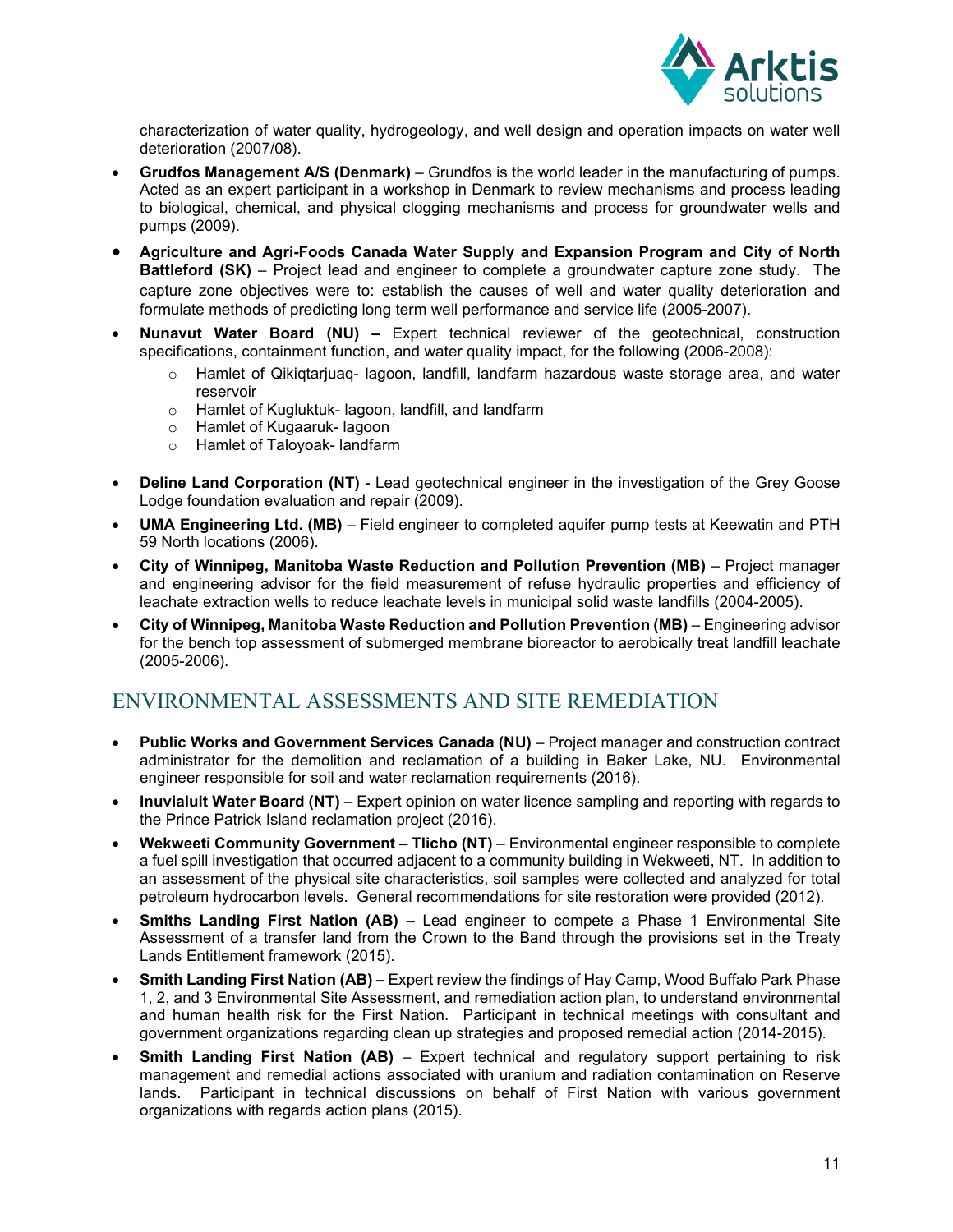

 **Government of Northwest Territories – Transportation: Policy, Planning, and Environment (NT)** – Phase 1 Environmental Site Assessment of leased land within the First Simpson, NT airport (2011).

# AGRICULTURAL

- **Prairie Farm Rehabilitation Association- Agriculture and Agri-Foods Canada (Canada)**  Clogging of agricultural tile drains, impacts on performance, and field crop revenue loss (2006).
- **Prairie Farm Rehabilitation Association- Agriculture and Agri-Foods Canada (Canada)** Review of impressed current systems to mitigate biofouling clogging effects in groundwater extraction wells (2006).
- **Manitoba Conservation and University of Manitoba (MB)**  Measurement of contaminant and nutrient migration below earthen manure storage lagoons in southern Manitoba. Evaluation of contaminant transport parameters for inorganic and nutrient constituents in various aquitards below manure lagoons (2006).

# EDUCATION AND TRAINING

- **Government of the Northwest Territories (NT)**  Development and execution of a 1-day workshop on the RECLAIM method for reclamation security estimations for mining and oil and gas undertakings (2019).
- **Saskatchewan Ministry of Environment (SK)**  Developed and delivered a workshop to the Ministry of Environment on the topics of: groundwater flow and contaminant transport, site remediation, and porous media flow and transport modelling (2016).
- **Tlicho Government (NT)**  Developed and delivered a workshop to the Tlicho Assembly on the proposed NICO mine development (2014).
- **Nunavut Arctic College (NU)** Developed and instructed a five day course for municipal operators and foremen in the areas of drinking water treatment, wastewater treatment, and solid waste management. The course was held in Rankin Inlet, NU in January, 2014.
- **Nunavut Municipal Training Organization (NU)** Developed and instructed a translation workshop to assist translators in communicating scientific and construction terms, common in municipal infrastructure activities, from English to Inuktitut (2009).
- **Nunavut Municipal Training Organization (NU)** Developed and instructed a five day course for municipal operators and foremen in the areas of drinking water treatment, wastewater treatment, and solid waste management. The course was held in Iqaluit, NU and Rankin Inlet, NU in May, 2009, and in Iqaluit, NU in October, 2009.
- **Building Environmental Aboriginal Human Resources –BEAHR (Canada)** Developed student manual, instructor manual, and instructor presentation materials for a solid waste coordinator course. Curriculum materials are to be licenced by BEAHR to instructors to train Aboriginals in topics relevant to operate and manage a solid waste facility (2011/12).
- **Environmental Monitoring Advisory Board EMAB (NT)** Developed and facilitated a mining closure and reclamation workshop in Yellowknife, NT. EMAB is a consensus board of ensuring the protection of Lac De Gras environment where the Diavik Diamond Mines is located. Workshop participants included members of Aboriginal communities and regulators who ensure compliance with licences and leases, and Diavik personnel (2012).
- **Government of Northwest Territories Municipal and Community Affairs** Managed, developed, and instructed an eight day Introduction to Environmental Management course in Inuvik, NT in 2008 and 2011. Course topics included: general environmental awareness; roles and responsibilities of regulators and legislation that helps protect the environment; Mackenzie Valley Resource Management Act and associated Boards; Inuvialuit Land Administration; challenges of waste disposal and community infrastructure such as sanitary landfills and wastewater lagoons; contaminants in the North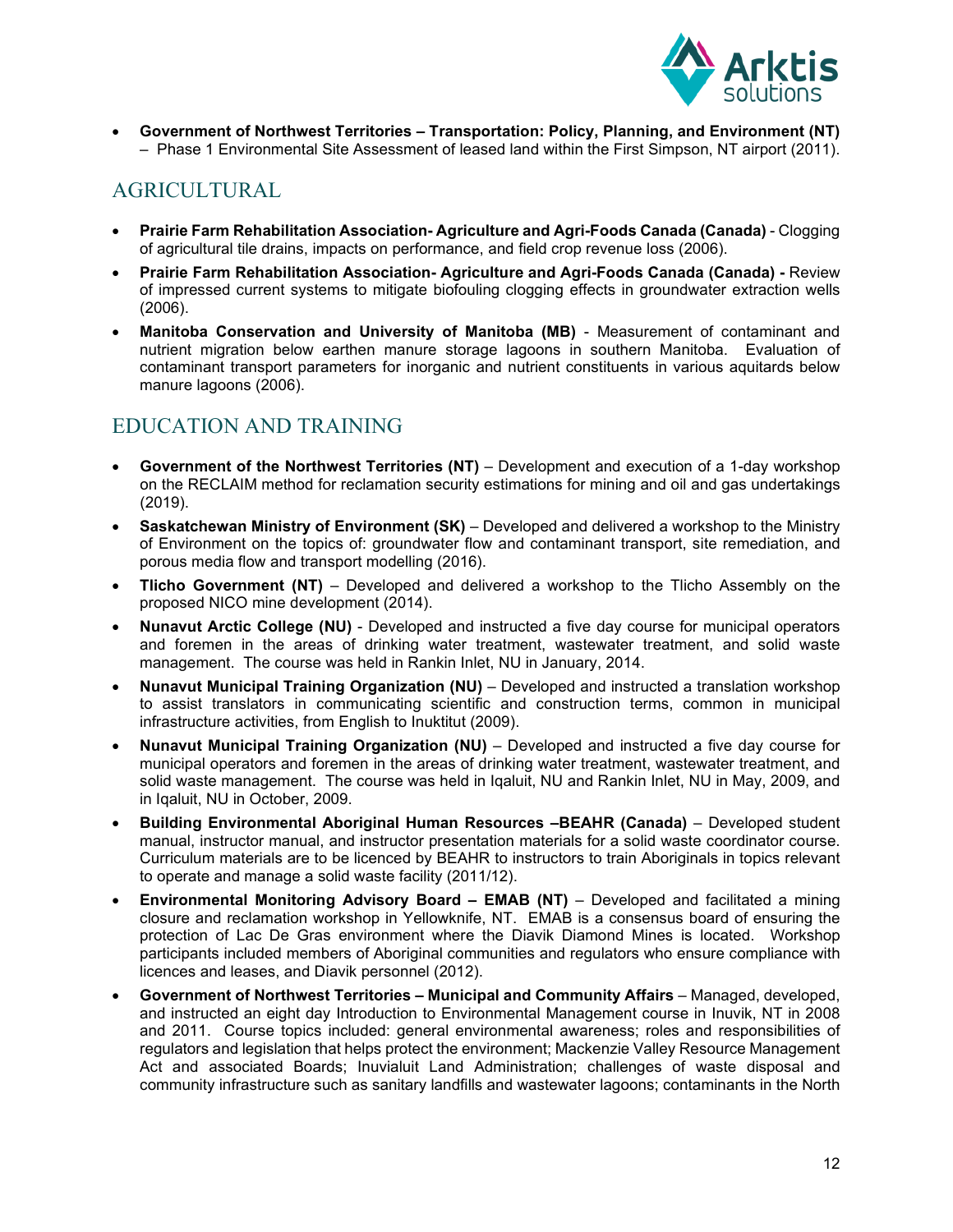

and their effects; site inspection; remediation technologies; and understanding of Government of Northwest Territories and Indian and Northern Affairs Canada programs.

- **Government of Northwest Territories Municipal and Community Affairs (NT) –** Managed, developed, and instructed a five day Class 1 Drinking Water Treatment Plant Operator course in Inuvik, NT in 2008. Hay River, NT in 2010, and Inuvik, NT in 2011.
- **Government of Northwest Territories Municipal and Community Affairs (NT) –** Managed, developed, and instructed a five day Class 2 Drinking Water Treatment Plant Operator course in Norman Wells, NT in 2010 and Fort Smith, NT in 2010.
- **University of Manitoba Department of Civil Engineering (MB)** Managed, trained, and operated an independently funded research program to support the completion of 2 Ph.D, 6 M.Sc., and 2 B.Sc. student theses.
- **University of Manitoba Department of Civil Engineering (MB)** Developed curriculum and instructed the following undergraduate and graduate student courses (2003-2007):
	- o Groundwater hydrology
	- o Hazardous waste management
	- o Fluid mechanics
	- o Groundwater contamination
	- o Solid waste engineering
	- o Physical and chemical hydrogeology
	- o Geoenvironmental engineering

## BOOK CHAPTERS

- 1. VanGulck, J. and Rowe, R.K. 2010. Landfilling: Geotechnology. Chapter 10, Solid Waste Technology and Management, eds. Christensen, Wiley-Blackwell.
- 2. Clark, R., Koda, E., Lipinski, M., Wolski. W., Rowe, R.K., and VanGulck, J. 2005. Environmental Geotechnics- Chapter 1: Design Basics and Performance Criteria. Report for International Technical Committee No. 5 (ITC5) on Environmental Geotechnics of the International Society of Soil Mechanics and Geotechnical Engineering (ISSMGE).

# ARTICLES IN REFEREED PUBLICATIONS

- 3. Lozecznik, S., Oleszkiewicz, J., Clark, S., Sparling, R., and VanGulck, J. 2012. Effects of Turbulence and Temperature on Leachate Chemistry. Journal of Environmental Engineering, **138**(5): 562-569.
- 4. Lozecznik, S., Sparling, R., Clark, S.P., VanGulck, J.F., and Oleszkiewicz, J.A. 2012. Acetate and propionate impact on the methanogenesis of landfill leachate and the reduction of clogging components. Bioresource Technology, **104**: 37-43.
- 5. Sherriff, B.L., Etcheverry, D.J., Sidenko, N.V., and VanGulck, J. 2011. Spatial and temporal evolution of Cu-Zn tailings during dewatering. Applied Geochemistry, **26**(11): 1832-1842.
- 6. Simpson, S., Sherriff, B.L. VanGulck, J., Khozhina, E., Londry, K., and Sidenko, N. 2011. Source, attenuation and potential mobility of arsenic at New Britannia Mine, Snow Lake, Manitoba. Applied Geochemistry, **26**(11): 1843-1854.
- 7. Lozecznik, S., Sparling, R., Oleszkiewicz, J.A., Clark, S., and VanGulck, J.F. 2010. Leachate treatment before injection into a bioreactor landfill: clogging potential reduction and benefits of using methanogenesis. Waste Management, **30**(11): 2030-2036.
- 8. Lozecznik, S. and VanGulck, J.F. 2009. Full-scale laboratory study into clogging of pipes permeated with landfill leachate. ASCE Practice Periodical of Hazardous, Toxic, and Radioactive Waste Management, **13**(4): 261-269.
- 9. VanGulck, J., Lozecznik, S., and Murdock, J. 2009. Hydraulic design tables for horizontal liquid injection systems in bioreactor landfills. ASCE Practice Periodical of Hazardous, Toxic, and Radioactive Waste Management (special edition), **13**(3): 147-155.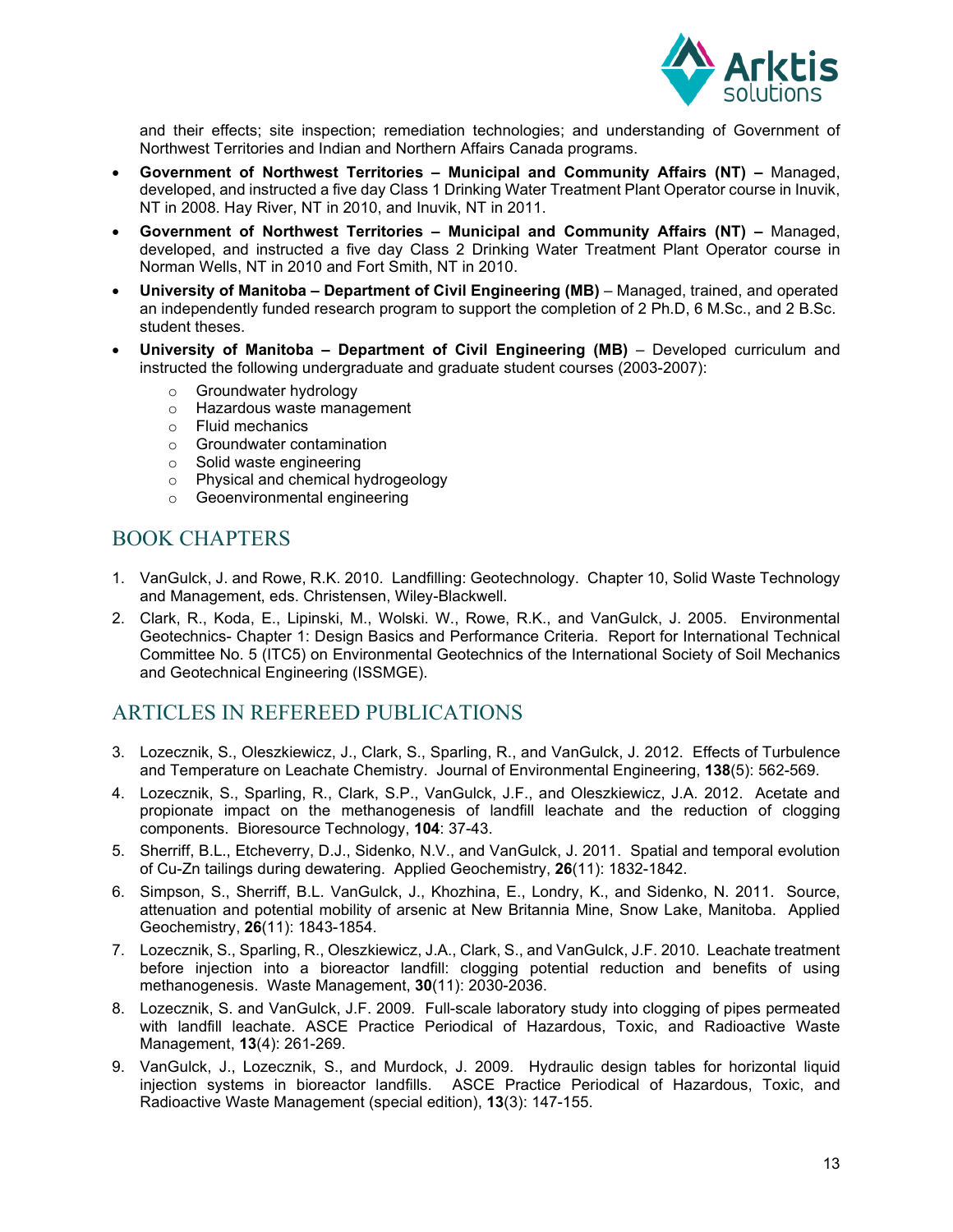

- 10. Sherriff, B.L., Ferguson, I., Gupton, M.W., VanGulck, J.F., Sidenko, N., Priscu, C. 2009. A Geophysical and geotechnical study to determine the hydrological regime of the Central Manitoba gold mine tailings deposit. Canadian Geotechnical Journal, **46**: 1-12.
- 11. Knop, A., VanGulck, J., Heineck, K.S., and Consoli, N. 2008. Transport of contaminants through a compacted soil liner subjected to acid mine drainage (AMD) percolation. Journal of Hazardous Materials, **155**(1): 269-276.
- 12. VanGulck, J.F. and Rowe, R.K. 2008. Parameter estimation for modeling clogging of granular medium permeated with leachate. Canadian Geotechnical Journal, **45**(6): 812-823.
- 13. Sadri, S., Cicek, N., and VanGulck, J. 2008. Aerobic treatment of landfill leachate using a submerged membrane bioreactor – prospects for on-site use. Environmental Technology, **29**: 889-907.
- 14. Sherriff, B., Salzsauler, K.A., Simpson, S., Sidenko, N.V., and VanGulck, J. 2008. Arsenic mobility from arsenopyrite-rich gold mine waste in Snow Lake, Manitoba, Canada. Chinese Journal of Geochemistry, **25**(1): 29-30.
- 15. Cooke, A.J., Rowe, R.K., VanGulck, J.F. and Rittmann, B.E. 2005. Application of the BioClog model for landfill leachate clogging of gravel-packed columns, Canadian Geotechnical Journal, **42**: 1600- 1614.
- 16. VanGulck, J.F., Rowe, R.K. 2004. Influence of landfill leachate suspended solids on clog (biorock) formation. Waste Management, **24:** 723-738.
- 17. VanGulck, J.F. and Rowe, R.K. 2004. Evolution of clog formation with time in columns permeated with synthetic landfill leachate. Journal of Contaminant Hydrology, **75**: 115-139.
- 18. VanGulck, J.F., Rowe, R.K., Rittmann, B.E., and Cooke, A.J. 2003. Biogeochemical calcium precipitation in landfill leachate collection systems. Biodegradation, **14**: 331-346.
- 19. Rowe, R.K., VanGulck, J.F. and Millward, S.C. 2002. Biologically induced clogging of a granular medium permeated with synthetic leachate. Canadian Journal of Environmental Engineering and Science, **1**(2): 135-156.
- 20. Cooke, A.J., Rowe, R.K., Rittmann, B.E., VanGulck, J.F. and Millward, S.C. 2001. Biofilm growth and mineral precipitation in synthetic leachate columns. ASCE Journal of Geotechnical and Geoenvironmental Engineering, **127**(10): 949-856.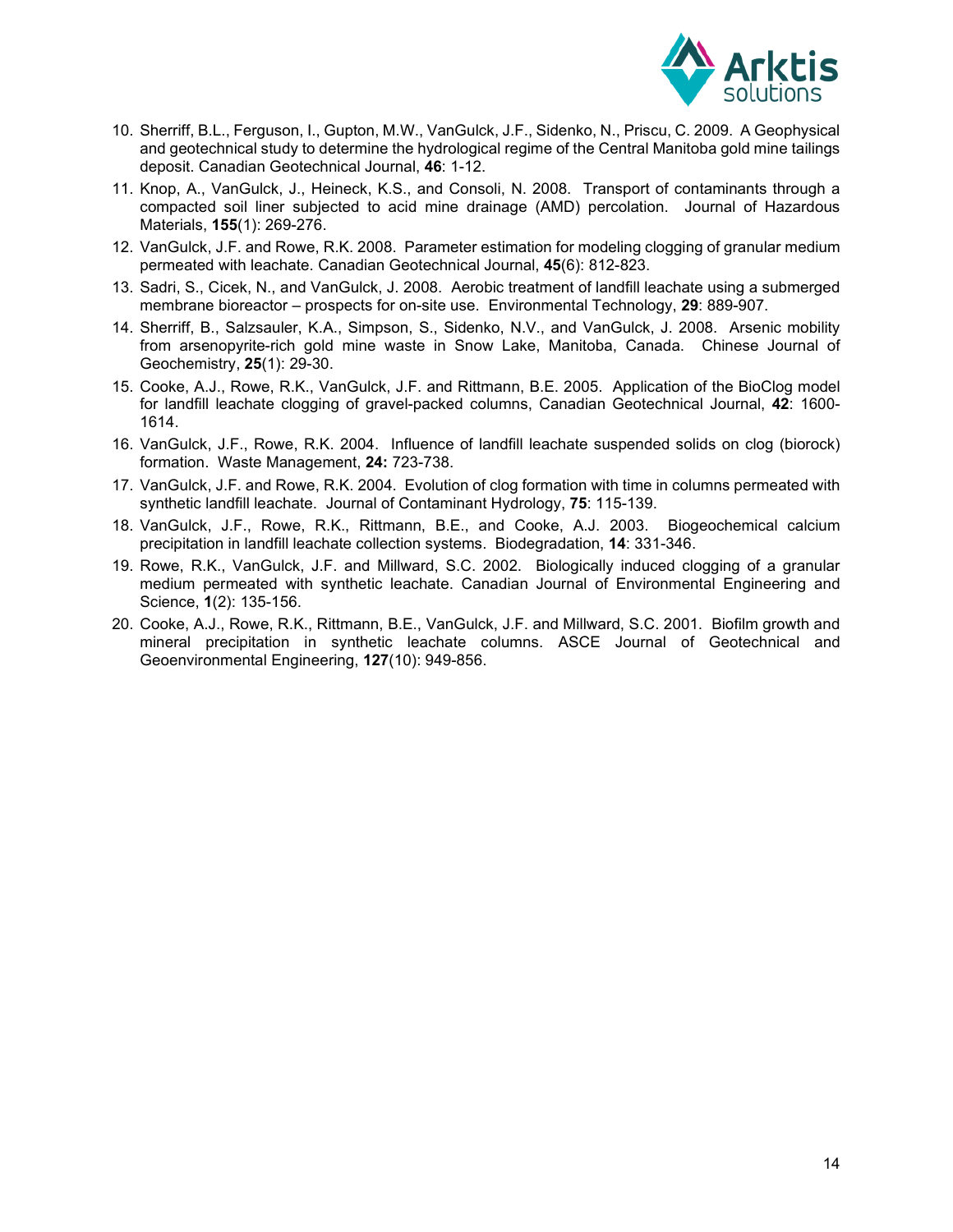#### **Education**

*M.A.Sc. Biological/Environmental Engineering, Dalhousie University, Halifax, NS, 2007* 

*B.Eng. Environmental Engineering, Dalhousie University, Halifax, NS, 2005* 

*B.Sc. Biology, Cape Breton University, Sydney, NS, 2002* 

#### **Languages**

*English – Fluent* 

## **Calgary**

#### *Water Quality Specialist*

Alison Snow joined Golder Associates Ltd. in May 2011, as a Water Quality Specialist. Her educational background includes a Bachelor of Science from Cape Breton University, a Bachelor of Environmental Engineering from Dalhousie University, and a Master of Applied Science in Biological/Environmental Engineering from Dalhousie University. Her responsibilities include training junior colleagues, developing models that simulate surface water flow and quality, summarizing large datasets containing water quality for input into water quality models, and preparing modeling reports and presentations.

### **Employment History**

#### *Golder Associates Ltd. – Calgary, AB*

*Water Quality Specialist (2011 to Present)* 

Responsibilities include training junior colleagues, developing models for surface water flow and quality, summarizing large datasets containing water quality for input into water quality models, and preparing modeling reports and presentations.

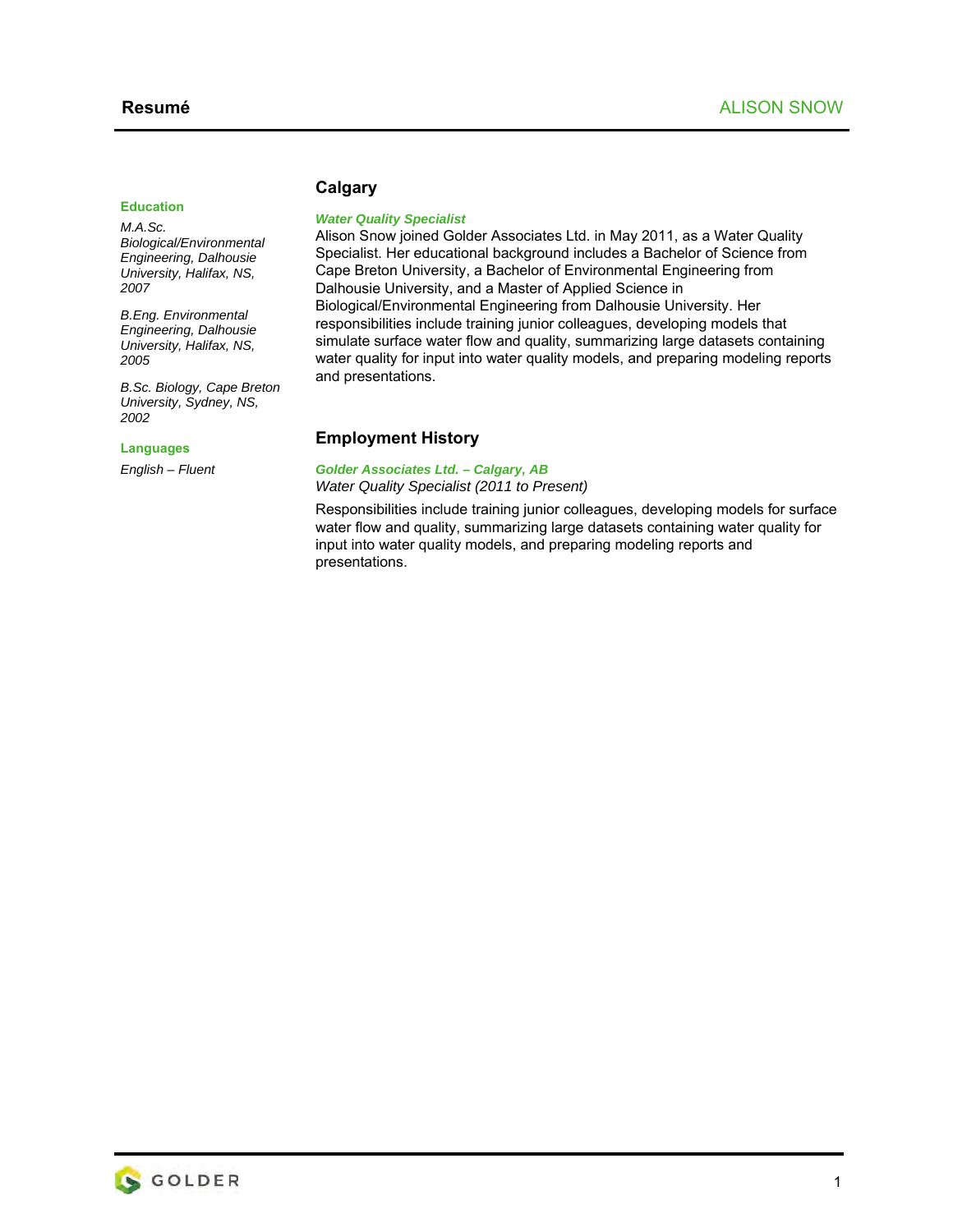## **PROJECT EXPERIENCE – DEVELOPING DISCHARGE LIMITS**

| <b>Public Services and</b><br><b>Procurement Canada</b><br><b>Giant Mine</b><br>NT, Canada | Calculated effluent quality criteria for Giant Mine. Roles involved identifying<br>parameters for which effluent quality criteria should be developed; calculating<br>effluent quality criteria; and, producing a report documenting the effluent quality<br>criteria.                                                                                                                                                                                                                                                         |
|--------------------------------------------------------------------------------------------|--------------------------------------------------------------------------------------------------------------------------------------------------------------------------------------------------------------------------------------------------------------------------------------------------------------------------------------------------------------------------------------------------------------------------------------------------------------------------------------------------------------------------------|
| De Beers Canada Inc.<br><b>Gahcho Kue Mine</b><br>NT, Canada                               | Calculated effluent quality criteria for the De Beers Canada Inc. Gahcho Kue<br>Mine. Roles involved identifying parameters for which effluent quality criteria<br>should be developed; calculating effluent quality criteria; producing a report<br>documenting the effluent quality criteria; and, appearing at technical sessions<br>and public hearings as an expert witness to present and explain the study<br>findings.                                                                                                 |
| <b>Dominion Diamond</b><br><b>Ekati Corporation Jay</b><br><b>Project</b><br>NT, Canada    | Calculated effluent quality criteria for the Dominion Diamond Ekati Corporation<br>Jay Project. Roles involved identifying parameters for which effluent quality<br>criteria should be developed; defining appropriate site-specific water quality<br>objectives for Lac du Sauvage for each parameter; calculating effluent quality<br>criteria; producing a report documenting the effluent quality criteria; and,<br>providing support during the water licencing process.                                                  |
| De Beers Canada Inc.<br><b>Snap Lake Mine</b><br>NT, Canada                                | Calculated effluent quality criteria for the De Beers Canada Inc. Snap Lake Mine.<br>Roles involved identifying parameters for which effluent quality criteria should be<br>developed; defining appropriate site-specific water quality objectives for Snap<br>Lake for each parameter; calculating effluent quality criteria; producing a report<br>documenting the effluent quality criteria; and, appearing at technical sessions<br>and public hearings as an expert witness to present and explain the study<br>findings. |

### **PROJECT EXPERIENCE – WATER QUALITY MODELING**

**Public Services and Procurement Canada Giant Mine**  NT, Canada Modeled present-day arsenic loading to Baker Creek and Yellowknife Bay to provide support for the Baker Creek Post-Environment Assessment investigations for Giant Mine. Roles involve guiding the modeling of arsenic concentrations and loads to Baker Creek and Yellowknife Bay using GoldSim and producing a presentation and report explaining the study findings.

Modeled the mixing characteristics of water discharged from a water treatment plant to four locations on Yellowknife Bay for three outfall design options. Roles involve guiding the near-field modeling using CORMIX; calculating parameter concentrations at a distance of 200 m from the outfall; comparing parameter concentrations in Yellowknife Bay to relevant water quality guidelines; evaluating the sensitivity of model results to changes in model inputs; and, producing a presentation and report explaining the study findings.

Hydrodynamic and water quality modeling lead to support Baker Creek Post-Environmental Assessment investigations for Giant Mine. Roles involve guiding the modelling of water quality in Yellowknife Bay using GEMSS to predict the effects of remediation on bay water quality; producing a report explaining the findings. Constituents modeled included total dissolved solids, temperature, nutrients, major ions, and metals.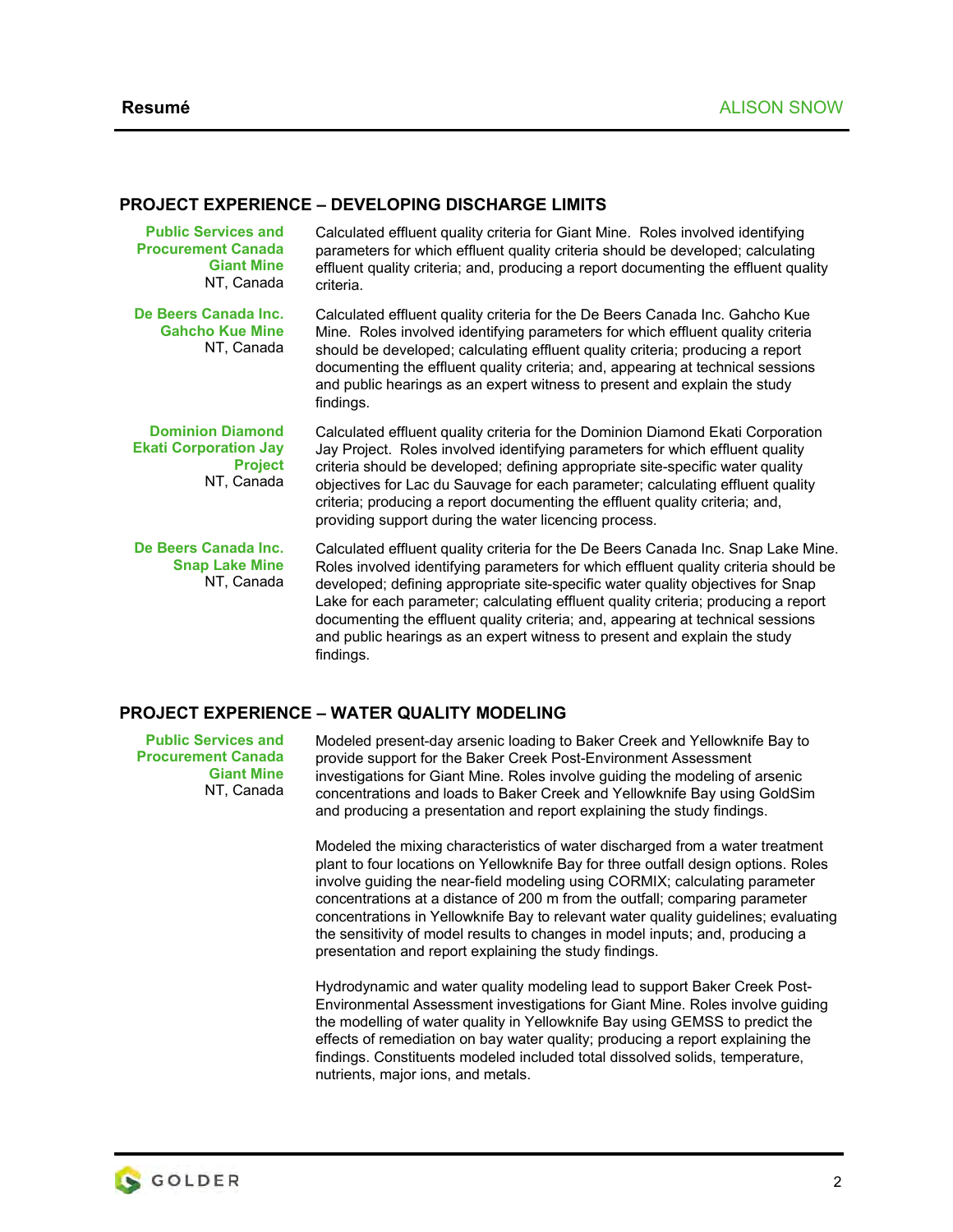| <b>Teck Resources Ltd.</b><br><b>Frontier Oil Sands</b><br><b>Project</b><br>AB, Canada | Modeled water quality in a compensation lake as part of the Teck Resources Ltd.<br>Frontier Oil Sands Project. Roles involved guiding the modeling of the<br>compensation lake using GEMSS to estimate water circulation patterns, water<br>temperatures, concentrations of total dissolved solids, biochemical oxygen<br>demand, dissolved oxygen, total ammonia, nitrate, phosphate, chlorophyll a, and<br>acute and chronic toxicity to understand if all areas of the lake were predicted to<br>be suitable for fish; and, producing a report explaining the study findings.                                            |
|-----------------------------------------------------------------------------------------|-----------------------------------------------------------------------------------------------------------------------------------------------------------------------------------------------------------------------------------------------------------------------------------------------------------------------------------------------------------------------------------------------------------------------------------------------------------------------------------------------------------------------------------------------------------------------------------------------------------------------------|
| <b>Dominion Diamond</b><br><b>Ekati Corporation Jay</b><br><b>Project</b><br>NT, Canada | Hydrodynamic and water quality modeling lead to support the Dominion Diamond<br>Ekati Corporation Developer's Assessment Report and Type A water licence<br>application. Roles involved guiding the modelling of water quality in Lac du<br>Sauvage and Lac de Gras using GEMSS to predict the effects of future mine<br>developments on lake water quality; guiding the modelling of stratification<br>potential in Jay Pit and Misery Pit lakes using CE-QUAL-W2; producing a report<br>explaining the findings. Constituents modeled included total dissolved solids,<br>temperature, nutrients, major ions, and metals. |
| De Beers Canada Inc.<br><b>Snap Lake Mine</b><br>NT, Canada                             | Modelled the water quality of lakes downstream of Snap Lake to predict the<br>effects of mining on lake water quality as a result of the De Beers Canada Inc.<br>Snap Lake Mine water licence amendment and environmental assessment<br>(EA1314-02). Roles involved guiding the modelling of lakes downstream of Snap<br>Lake using GoldSim; and producing a report explaining the study findings.                                                                                                                                                                                                                          |
|                                                                                         | Updated the Snap Lake water quality model that was developed in GEMSS to<br>predict the effects of mining on lake water quality as part of the De Beers<br>Canada Inc. Snap Lake Mine water licence amendment and environmental<br>assessment (EA1314-02). Constituents modeled included total dissolved solids,<br>temperature, oxygen, nutrients, major ions, and metals. Appeared at technical<br>sessions and public hearings as an expert witness to present and explain the<br>model results.                                                                                                                         |
| <b>Seabridge Gold Inc.</b><br><b>Courageous Lake</b><br><b>Project</b><br>NT, Canada    | Modeled the water quality of Courageous Lake using GEMSS to predict the<br>impacts of future mine developments on lake water quality. Constituents<br>modeled included total dissolved solids, temperature and water velocity.<br>Produced a report explaining the study findings.                                                                                                                                                                                                                                                                                                                                          |
| De Beers Canada Inc.<br><b>Gahcho Kue Project</b><br>NWT, Canada                        | Modeled the water quality of Kennady Lake using GEMSS to predict the effects<br>of future mine developments on lake water quality as part of the De Beers<br>Canada Inc. Gahcho Kué Environmental Assessment. Constituents modeled<br>included total dissolved solids, temperature, total suspended solids, dissolved<br>oxygen, and nutrients. Produced reports explaining the study findings.                                                                                                                                                                                                                             |
| TRAINING                                                                                |                                                                                                                                                                                                                                                                                                                                                                                                                                                                                                                                                                                                                             |
|                                                                                         | <b>GoldSim Workshop</b><br>GoldSim Technology Group, June 26-28, 2012                                                                                                                                                                                                                                                                                                                                                                                                                                                                                                                                                       |

*CE-QUAL-W2 Version 3.7 Workshop Portland State University Professional Development Center, June 11-15, 2012* 

*3-Dimensional Hydrodynamic and Water Quality Modeling Using GEMSS ERM Inc. - Surfacewater Modeling Group, May 23-25, 2011*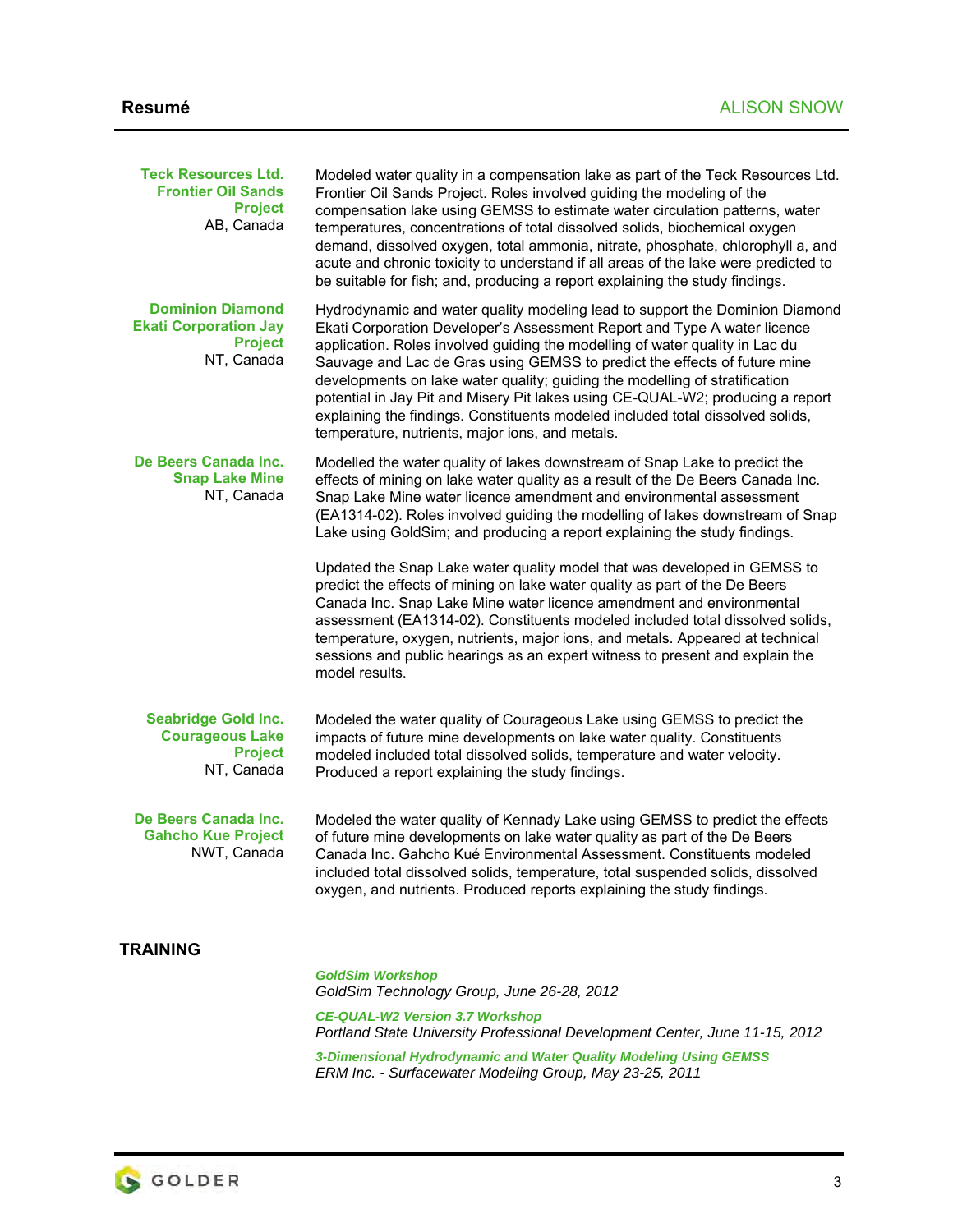## **Golder Associates Ltd. – Calgary**

#### **Education**

*B.Sc. (Hons), James Cook University, Australia, 1986*

#### **Professional Affiliations**

*Australian Freshwater Sciences Society*

*Australian Water Association*

*Canadian Society of Limnology*

*Society of International Limnology*

*International Water Association*

*Institute of Corporate Directors*

## *Principal, Senior Water Quality Specialist*

John is a Principal and senior water quality specialist based in the Calgary office. He has over 25 years of experience undertaking and directing surface water quality and limnological assessments of river, lake, and inshore marine environments.

John has been with Golder for 13 years. Prior to joining Golder, John spent the majority of his professional career working on the east coast of northern Australia at the Australian Centre for Tropical Freshwater Research at James Cook University, Townsville, Queensland. While at the Centre, John managed the consulting component of the business, as well as its analytical service laboratory, and collaborated on a number of research projects that focused on freshwater and marine environments. Relevant work John undertook while at the Centre included the assessment of effects of mining and refinery operations to freshwater and inshore marine receiving environments, and the assessment of effects of agricultural runoff to coastal rivers and nearshore environments.

Since joining Golder, John has worked as a component lead, project manager, senior technical advisor, technical director, and project director for projects involving water quality baseline and assessment studies and environmental impact assessments. These projects have focused on mining and municipal business sectors. Although John's background is water quality, John's work at Golder has predominantly been associated with leading baseline and environmental impact assessments for mining projects in north-western Canada; the key mining projects John has been involved with include the environmental assessment, permitting processes, and annual environmental monitoring for the De Beers Gahcho Kué Diamond Mine, the Dominion Diamond Mine Jay project, the Fortune NICO, the Agnico Eagle Whale Tail Expansion and Meliadine Expansion projects, as well as the annual aquatic effects monitoring programs for De Beers Gahcho Kué and Snap Lake diamond mines. The key municipal project John has been involved with is leading the annual environmental monitoring program for EPCOR (formerly the City of Edmonton), which he has been associated with since he joined Golder.

Beyond John's professional role within Golder, he is the leader of Golder's global Water Quality Technical Community, he is a director of IMG-Golder, and he is also in the Golder Board of Directors development pool.

John has a strong alliance with the north of Canada given that the majority of his project work is based in the Northwest Territories and Nunavut. Although he has devoted a lot of time in Yellowknife since he started at Golder, John spent 18 months between 2017 and 2019 where he rotated between the Yellowknife and Calgary offices on a month on, month off basis. Following on from this rotation, John instigated a program where a team of senior Golder people, who have project or office staff connections, now spend time in the office throughout the year to connect with the staff, and existing and potential new clients.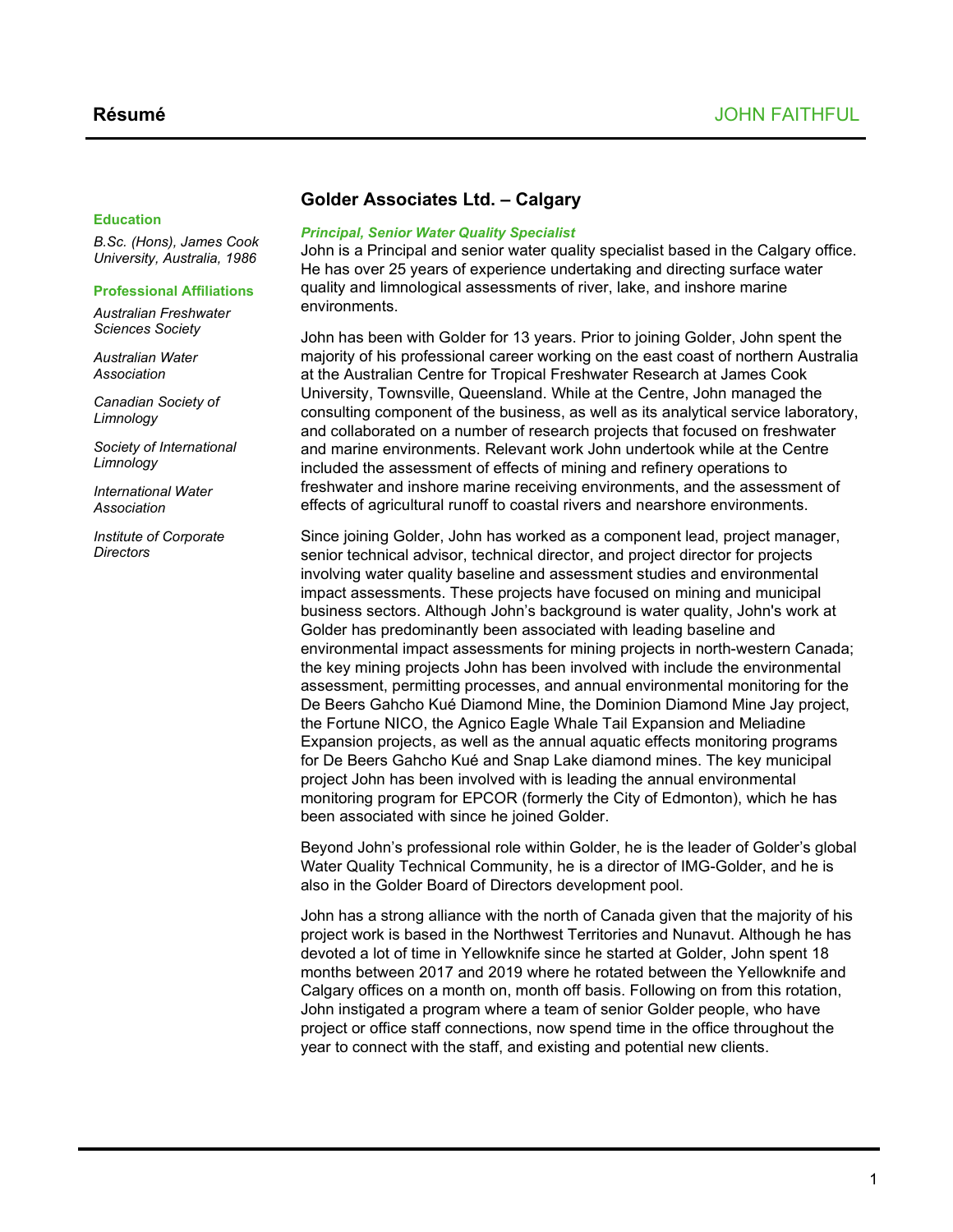## **EMPLOYMENT HISTORY**

*Australian Centre for Tropical Freshwater Research, James Cook University – Townsville, Queensland Senior Water Quality Scientist / Water Quality Laboratory Manager (2002 to 2007)*

Design, implementation, management, and interpretation of commercial, municipal and industrial water quality assessments, environmental baseline studies and EIAs, and water quality research projects. Duties included external project development and management, staff management, report preparation, and public presentations. Concurrently managed a water quality laboratory that was responsible for water and sediment quality analysis.

### *Australian Centre for Tropical Freshwater Research, James Cook University – Townsville, Queensland Water Quality Scientist/Chemist (1988 to 2002)*

Assisted in the design, implementation, management, and interpretation of water quality research projects. Duties included planning and undertaking field surveys, laboratory analyses of water and sediment quality analyses, and preparation of proposals and reports.

#### *Department of Botany, James Cook University – Townsville, Queensland Research Assistant / Demonstrator - Plant Physiology (1986 to 1987)*

Aided in a research program investigating amino acid distribution in C4 plants under sodium deficiency utilizing gel electrophoresis techniques. The position also demonstrated to third-year plant physiology practical classes.

### *Department of Geology, James Cook University – Townsville, Queensland Research Assistant (1985 to 1986)*

Aided in a research program funded by the Great Barrier Reef Marine Park Authority investigating the occurrence of crown-of-thorn starfish skeletal remains in vibra-core reef sediment samples collected from the Great Barrier Reef to determine outbreak frequency in recent history.

## **SELECT MINING EXPERIENCE**

**De Beers Gahcho Kué Mine – Environmental Impact Statement (EIS) / Permitting / Monitoring / Regulatory Support** Northwest Territories, Canada

John is currently the Project Director for all Golder work being conducted at this mine (since 2016). In 2007, John started as the Aquatic Components Coordinator for the initial EIS phase of the Project (2007 to 2009), which included managing an external consultant retained by De Beers for completion of several of the aquatic component sections for the EIS. From 2012, John transitioned into the Technical Director leading the Golder technical team through a rewrite of the EIS and the EIR process with MVEIRB, and through the permitting process. These roles included participating as an expert panel witness in the MVEIRB and MVLWB technical sessions and public hearings. As Project Director, John is responsible for leading the Golder environment, water resource engineering, and construction teams, reviewing all Golder technical environmental products, including De Beers' environmental regulatory products (when needed), and maintaining a high level of engagement with the De Beers project teams (2007 to current).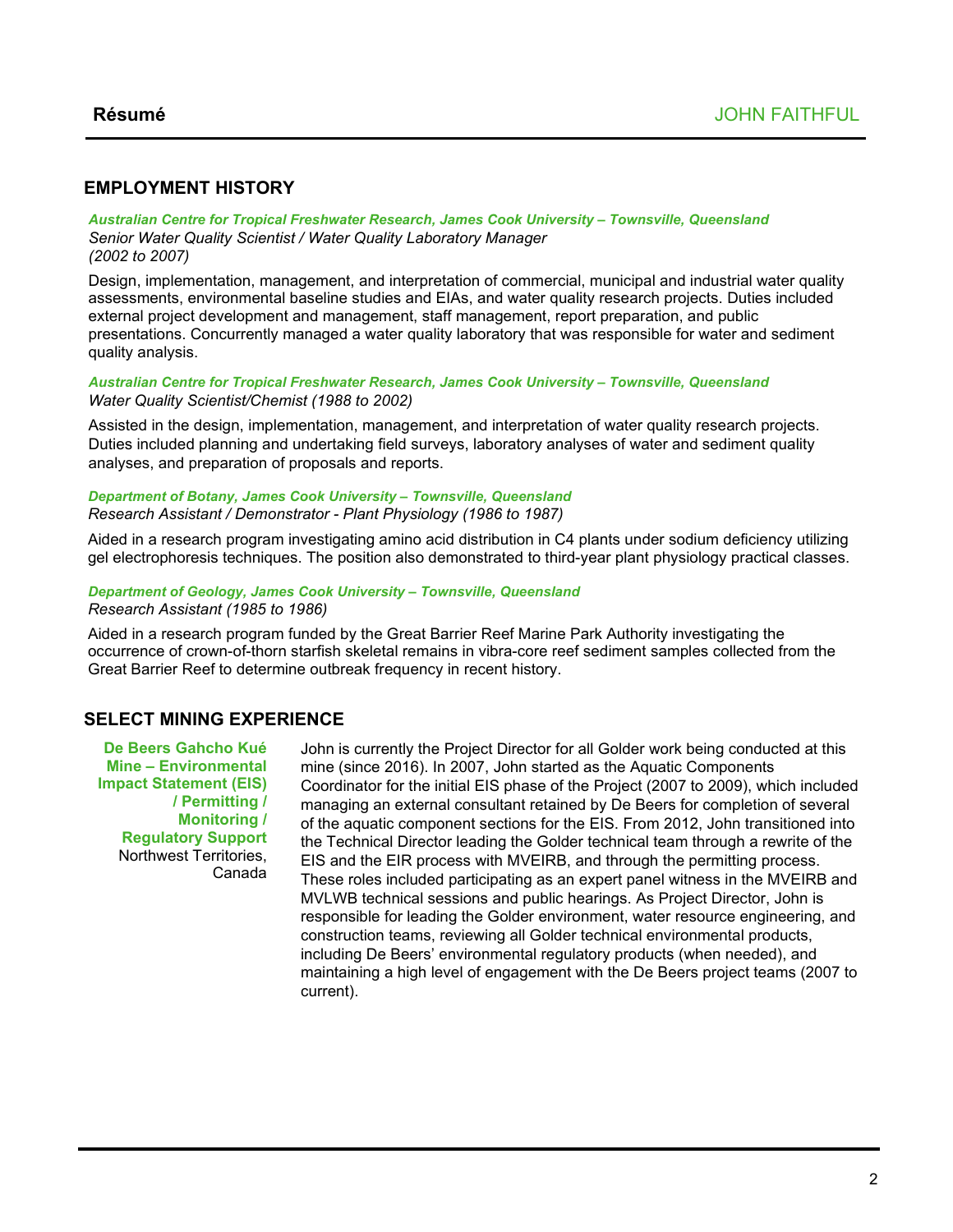**EA/Permitting Agnico Eagle Mines Whale Tail Expansion Project and Meliadine Expansion Project** Nunavut, Canada

**Baseline/EA/Permitting /Monitoring Dominion Diamond Jay and Misery Underground Projects** Northwest Territories, Canada

> **De Beers Snap Lake Mine – Monitoring / Regulatory Support** Northwest Territories, Canada

**Giant Mine Environmental Support Services and Civil Design Contracts, PSPC/AECOM** Northwest Territories, Canada

John is the senior water quality technical lead (since 2019) involved in the NIRB and NWB permitting processes, including preparation of technical responses to information requests and technical comments, and attendance at technical sessions and regulatory hearings as an expert panel witness for the water quality component.

John has been the senior water quality technical lead since 2013 involved in the completion and reporting of water quality baseline data and the water quality assessment for the Developer's Assessment Report (DAR). This work included writing, reviewing, and preparing components of the assessment that involved summarizing the water management plan, describing site mitigation to reduce or eliminate potential Project effects to water quality (and the aquatic receiving environment), and assessing cumulative effects to a key downstream operation.

John supported the Golder and Dominion Diamond project team through the MVEIRB and permitting processes, including attendance at technical sessions and regulatory hearings as an expert panel witness for the water quality component.

John continues to contribute to the design of the Aquatics Effects Monitoring Program (AEMP) for the Jay Project, and worked with the permitting and engineering teams to develop a Total Suspended Sediment Management and Monitoring Plan for the Dyke Construction process.

John is currently the Project Director for the environmental work being conducted by Golder at this mine site (since 2017). In addition to this role, John has provided senior review and technical support to the AEMP water quality and/or sediment quality component team (since 2008).

John is currently the Project Director for the project management team that provides oversight to the technical services delivery teams for a variety of tasks under two contracts (since 2017). The contracts are currently established under a partnership with AECOM. Under the Civil Design contract, Golder is the prime contractor and AECOM the sub-contractor. For the ESS contract, Golder is the sub-contractor to AECOM. John's responsibilities include engagement with the PSPC Project Director and the AECOM Project Integration Manager.

John also acts as the Golder Project Sponsor to PSPC on the project.

John provides senior review and technical guidance to the water quality task lead for this program (2010 - 2019).

**Giant Mine MDMER Annual Reporting Program, AECOM (formerly DCNJV)** Northwest Territories, Canada

**Fortune Minerals NICO Project – Baseline / EA / Permitting / Monitoring**

John was the water quality component lead (2009 to 2014) involved in the completion and reporting of water quality baseline data and water quality assessment for the DAR. The water quality assessment included integrating each of the aquatic components (e.g., hydrology, hydrogeology, sediment quality, aquatic health, and aquatic ecosystems) into the DAR. John participated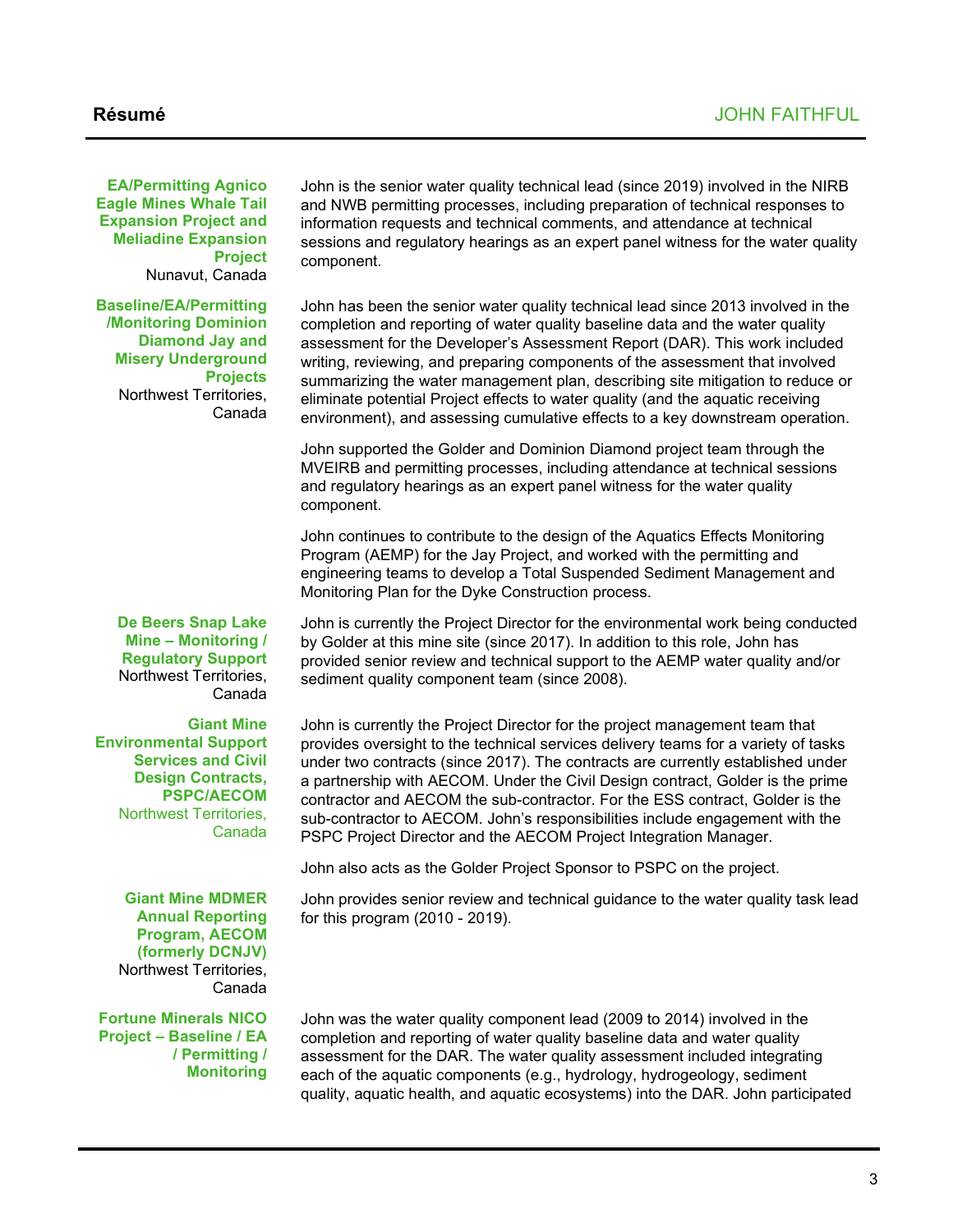| Northwest Territories,<br>Canada                                                                                                                                                  | in the MVEIRB regulatory and the MVLWB permitting processes as an expert<br>panel witness in their respective technical sessions and public hearings.                                                                                                                                                                                                                                                                                                                                                                                                                                         |
|-----------------------------------------------------------------------------------------------------------------------------------------------------------------------------------|-----------------------------------------------------------------------------------------------------------------------------------------------------------------------------------------------------------------------------------------------------------------------------------------------------------------------------------------------------------------------------------------------------------------------------------------------------------------------------------------------------------------------------------------------------------------------------------------------|
|                                                                                                                                                                                   | Since 2016, John has provided project direction supporting the client and project<br>permitting team for aquatics effects monitoring and associated regulatory<br>processes.                                                                                                                                                                                                                                                                                                                                                                                                                  |
| <b>SaskPower Elizabeth</b><br><b>Falls Project - EA</b><br>Saskatchewan, Canada                                                                                                   | John provided senior review and technical support to the water quality and<br>sediment quality effects assessment component lead and the water quality<br>modelling component lead during the EA process. John also provided technical<br>support to the Golder Project team through the Government and Stakeholder<br>review process (2013 to 2015).                                                                                                                                                                                                                                         |
| <b>Farim Phosphate</b><br><b>Project GB Minerals</b><br>Ltd. - River<br><b>Morphology and</b><br><b>Physical</b><br><b>Oceanography</b><br><b>Baseline Study</b><br>Guinea-Bissau | John provided senior review and technical support to the water quality<br>component lead, and to the Golder Project team (2013).                                                                                                                                                                                                                                                                                                                                                                                                                                                              |
| IMG $/$ BP $-$<br><b>Contaminants</b><br><b>Sampling Program</b><br>Nunavut, Canada                                                                                               | John provided senior review and technical support to the field and water quality<br>data analysis component leads during the contaminants program (2011 and<br>2012). This role included technical review of the field program sampling<br>protocols, analytical techniques, and the water quality report.                                                                                                                                                                                                                                                                                    |
| <b>UTS/Teck Cominco</b><br><b>Equinox Project -</b><br><b>Water Quality Baseline</b><br><b>Study</b><br>Alberta, Canada                                                           | John was the component lead (2008 to 2010) involved in the organization,<br>management and preparation of the water quality and sediment quality baseline<br>study for the Equinox Oil Sands development. John was also responsible for<br>providing support and coordination to the client for the Pilot Plant testing program<br>that will service the UTS/Teck Equinox and Frontier Oil Sands developments.                                                                                                                                                                                |
| <b>AREVA Resources -</b><br><b>McArthur River Ore</b><br><b>Haulage Project</b><br><b>Description and EIS</b><br>Saskatchewan, Canada                                             | John contributed to the environmental assessment for the transportation of<br>uranium ore slurry along existing provincial highways from the McArthur River<br>Mine to the McClean Lake Operation for milling at the JEB Mill. John worked<br>directly with the client and senior Golder project team to deliver the project<br>description and EIS.                                                                                                                                                                                                                                          |
| <b>Cameco Corporation -</b><br><b>Cigar Lake EA,</b><br>Saskatchewan, Canada                                                                                                      | John contributed to the aquatic effects analysis of the environmental assessment<br>process in the development of an expansion to the Cigar Lake Mine in northern<br>Saskatchewan (2009 and 2010). The expansion included the construction,<br>operation, and decommissioning of two new parallel pipelines that will deliver<br>and discharge treated water from treatment facilities on the site to a single deep-<br>water point in Seru Bay. John contributed to the environmental assessment for<br>the Cigar Lake Mine McArthur River Mine in northern Saskatchewan (2010 and<br>2011). |
|                                                                                                                                                                                   |                                                                                                                                                                                                                                                                                                                                                                                                                                                                                                                                                                                               |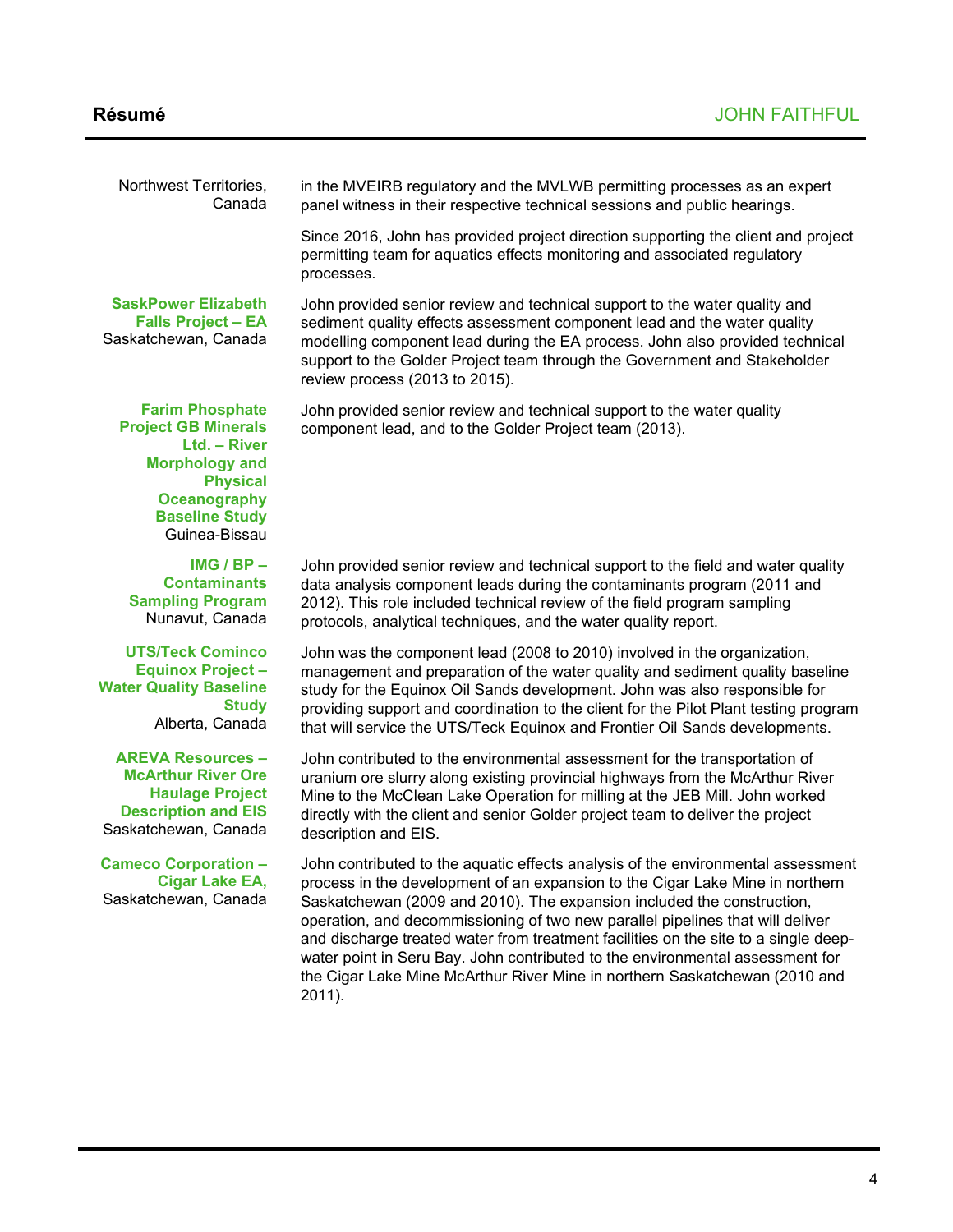| <b>Strateco Resources -</b><br><b>Water Quality Baseline</b><br><b>Study - Matoush</b><br><b>Exploration Ramp</b><br><b>Project</b><br>Ontario, Canada | John provided senior review and technical guidance to the water quality<br>component lead for the Project (2009 and 2010).                                                                                                                                                                                                                                                                                                                            |
|--------------------------------------------------------------------------------------------------------------------------------------------------------|-------------------------------------------------------------------------------------------------------------------------------------------------------------------------------------------------------------------------------------------------------------------------------------------------------------------------------------------------------------------------------------------------------------------------------------------------------|
| DIAND-CARD -<br><b>Tailings Lake</b><br><b>Investigation, Colomac</b><br><b>Mine</b><br>Northwest Territories,<br>Canada                               | John provided senior technical review and guidance to the water quality<br>component lead for the project (2009 and 2010).                                                                                                                                                                                                                                                                                                                            |
| <b>Cameco Corporation -</b><br><b>Millennium Mine</b><br><b>Project Proposal</b><br>Saskatchewan, Canada                                               | John provided technical support for the environmental assessment process in the<br>development of a project proposal for the Millennium Mine development in<br>northern Saskatchewan (2009). This work included reviewing sections of the<br>draft project description (e.g., detailed project information and the existing<br>environment) with particular emphasis on the screening of potential Project<br>effects to the biophysical environment. |
| Newmont / Miramar -<br><b>Hope Bay Project</b><br><b>Annual Aquatic Study</b><br><b>Program</b><br>Nunavut, Canada                                     | John provided senior review and technical guidance to the water quality and<br>sediment quality component lead for the 2006 to 2008 Annual Aquatic Studies<br>Program (2009).                                                                                                                                                                                                                                                                         |
| THER SELECT PROJECT EXPERIENCE                                                                                                                         |                                                                                                                                                                                                                                                                                                                                                                                                                                                       |

## **OTHER SELECT PROJECT EXPERIENCE**

**EPCOR – North Saskatchewan River Environmental Monitoring Program** Alberta, Canada

John provides the senior technical review and guidance to the project team for a variety of environmental projects completed for EPCOR (originally the City of Edmonton), which includes the annual environmental monitoring program (EMP). The work that Golder completes for EMP includes undertaking a series of annual monitoring and sample collection programs in the North Saskatchewan River (NSR), municipal as well as storm sewer and combined sewer outfalls, tributaries to the NSR, and stormwater collection ponds and wetlands programs, deriving annual loading estimates of water quality constituent inputs, and preparing two annual reports (since 2007).

The role has developed from initially undertaking the data analysis and reporting components for the EMP, to currently providing the senior technical direction for the EMP. John has provided senior technical review and guidance for other related, but standalone, projects, which were conducted for the City of Edmonton, such as the NSR Intensive Intake Monitoring Program, and the Kennedale and Pylypow Wetland Monitoring Programs.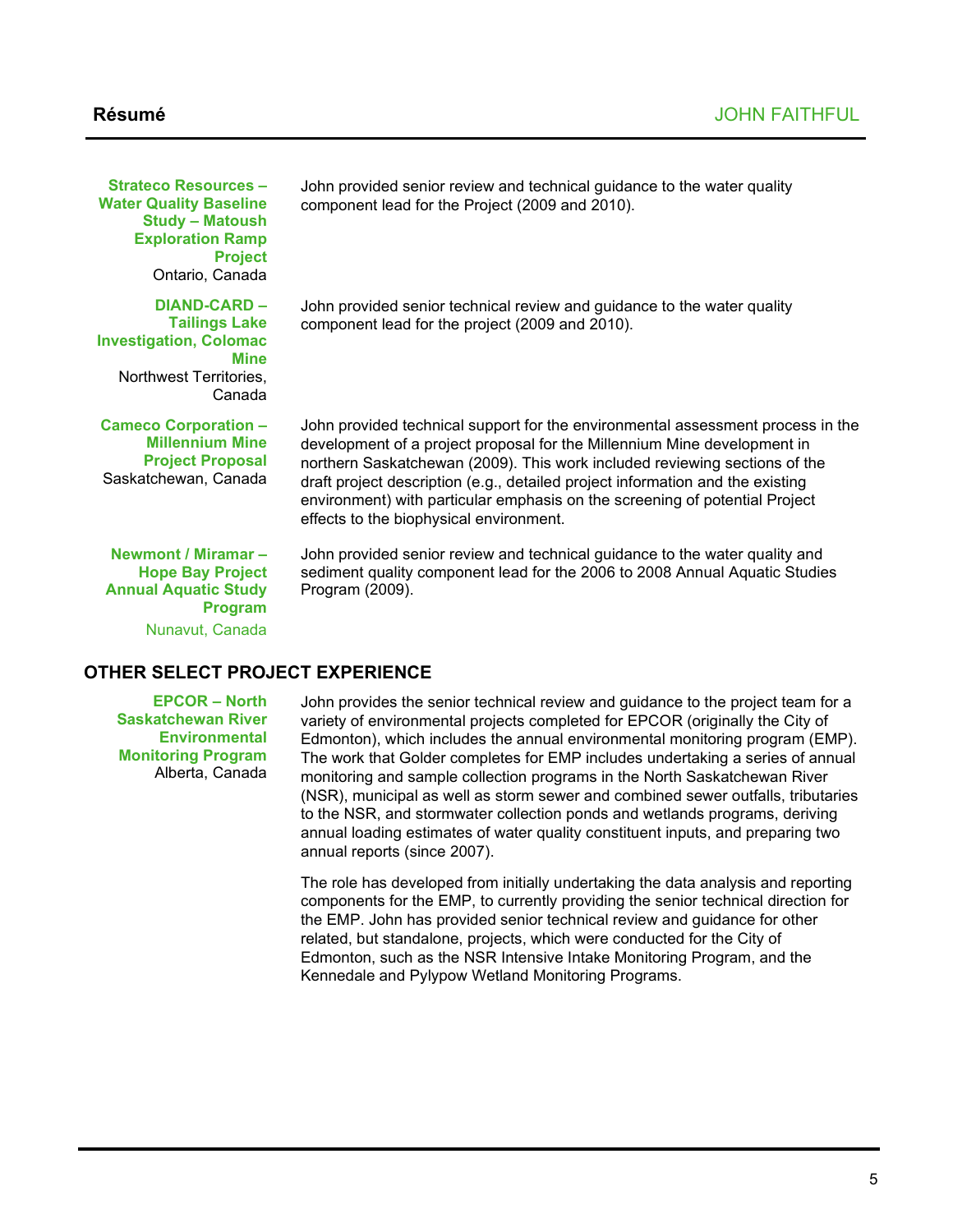**City of Calgary – Bow River Water Quality Monitoring Station**  Alberta, Canada

**Stantec – Wabamun Regional Biomonitoring Program**  Alberta, Canada

**Shell Canada Ltd. – Environmental Gap Analysis / Water Quality Baseline Study, Groundbirch Project,**  British Columbia, Canada

## **PUBLICATIONS**

**Journal Articles**

John provided senior technical review and guidance in the recommendation of a preferred site location of a remote water quality monitoring station on the Bow River downstream of Calgary, and the monitoring infrastructure and equipment required to monitor various water quality parameters in real-time and collect regular, time-based (baseflow) and event-based (stormflow) water samples (2015 to 2017).

John provided senior review and technical support to the water quality and sediment quality component leads in this program (2009 to 2014, and 2016). The study area included power station cooling ponds, and adjacent localised lakes and streams.

John provided senior review and technical support to the water quality component for a gap analysis and baseline study for this development (2010 and 2011).

Chapman, P.M., A. Hayward and J.W. Faithful. 2017. Total suspended solids effects on freshwater lake biota other than fish. *Bulletin of Environmental Contamination and Toxicology.* 99(4), 423–427.

Faithful, J.W. 2016. Physico-chemical changes in two northern headwater lakes in the Northwest Territories, Canada, during winter to spring transitions. *Journal of Great Lakes Research*. 42, 167-172. DOI 10.1016/j.jglr.2016.01.004

Vandenberg, J.A., M. Herrell, J.W. Faithful, A.M. Snow, J. Lacrampe, C. Bieber, S. Dayyani and V. Chisholm. 2015. Multiple Modeling Approach for the Aquatic Effects Assessment of a Proposed Northern Diamond Mine Development. *Mine Water and the Environment*. DOI 10.1007/s10230-015- 0337-5.

Brodie, J.E., T. Schroeder, T. Rohde, J.W. Faithful, B. Masters, A. Dekker, V. Brando and M. Maugham. 2010. Dispersal of suspended sediments and nutrients in the Great Barrier Reef lagoon during river discharge events: conclusions from satellite remote sensing and concurrent flood plume sampling. *Marine and Freshwater Research*, 61, 651-664.

Mitchell, A., J. Reghenzani, J.W. Faithful, M. Furnas and J.E. Brodie. 2009. Relationships between land use and nutrient concentrations in streams draining a 'wet-tropics' catchment in northern Australia. *Marine and Freshwater Research*, 60, 1097-1108.

Bainbridge, Z.T., J.E. Brodie, J.W. Faithful, D.A. Sydes and S.E. Lewis. 2009. Identifying the land-based sources of suspended sediments, nutrients and pesticides discharged to the Great Barrier Reef from the Tully-Murray Basin, Queensland, Australia. *Marine and Freshwater Research*, 60, 1081-1090.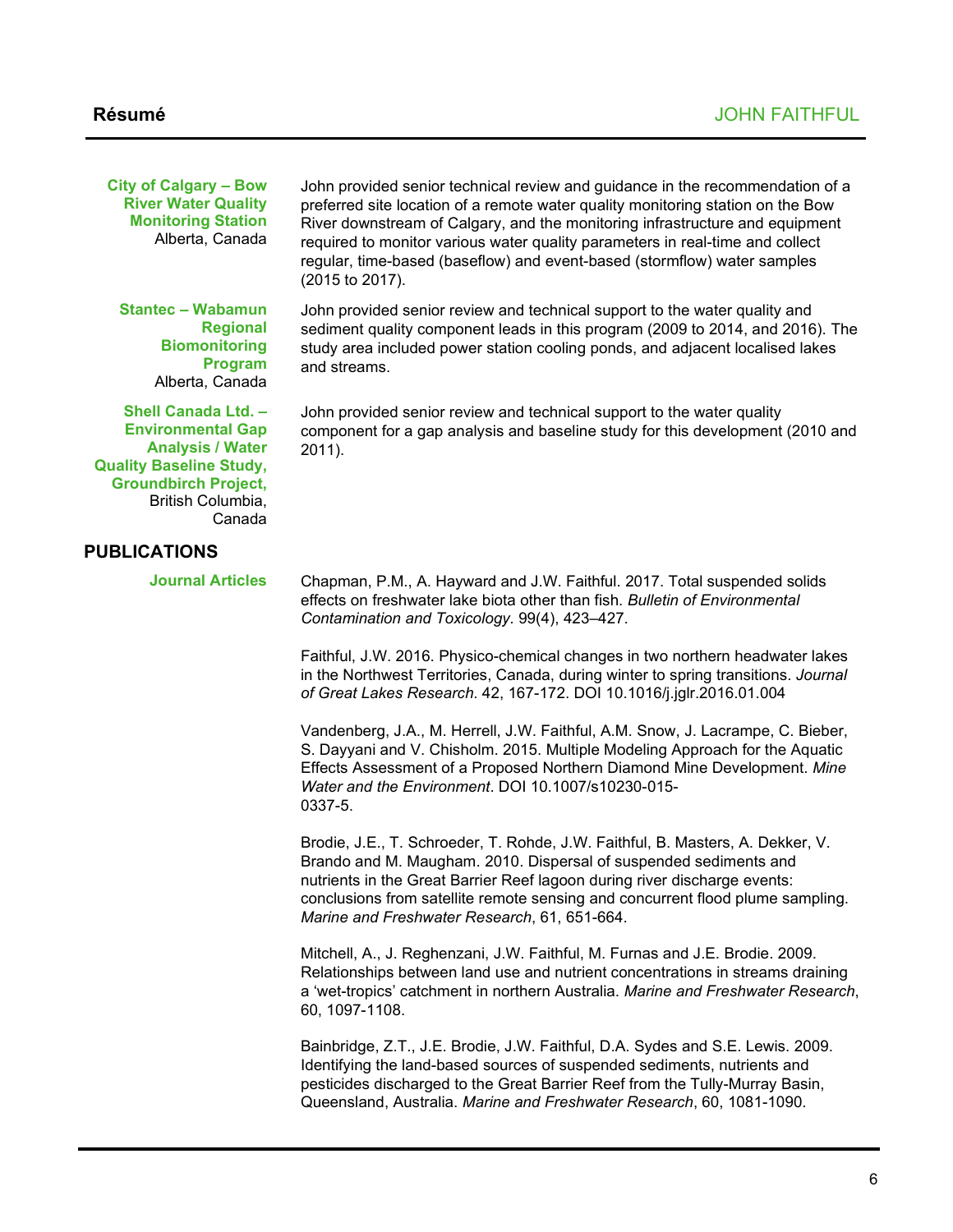O'Reagain P.J., J.E. Brodie, G. Fraser, J.J. Bushell, C.H. Holloway, J.W. Faithful and D. Haines. 2005. Nutrient loss and water quality under extensive grazing the upper Burdekin River catchment, north Queensland. *Marine Pollution Bulletin*, 51, 37-50.

Faithful J.W. and W. Finlayson. 2005. Water quality assessment for sustainable agriculture in the Wet Tropics – A community approach. *Marine Pollution Bulletin*, 51, 99-112.

Faithful J.W. and D.J. Griffiths. 2000. Turbid flow through a tropical reservoir (Lake Dalrymple, Queensland, Australia): responses to a summer storm event. *Lakes and Reservoirs: Research and Management*, 5, 231-247.

Faithful J.W. Phosphorus in Wetlands - A Review. 1997. *Queensland Department of Natural Resources, Brisbane*, ISBN 0 7242 7414 6, 53 pp.

Walbran P.D., R.A. Henderson, J.W. Faithful, H.A. Polach and R.J. Sparkes. 1989. Crown-of-Thorn starfish outbreaks on the Great Barrier Reef: a geological perspective based upon the sediment record. *Coral Reefs*, 8, 67-78.

### **Conference Proceedings**

Herrell, M.K., J. Vandenberg, J.W. Faithful, A. Hayward and L. Novy. 2019. *Influence of Probability Distribution Function Sampling Frequency on Stochastic Water Quality Model Predictions.* Proceedings of the 11<sup>th</sup> International Conference on Acid Rock Drainage & IMWA Annual Conference, September 2015. Pretoria, South Africa.

Herrell, M.K., J. Vandenberg, J.W. Faithful, A. Hayward and L. Novy. 2019. *Long-term Water Management of Saline Groundwater at the Ekati Diamond Mine*. Proceedings of the 11<sup>th</sup> International Conference on Acid Rock Drainage & IMWA Annual Conference, September 2015. Pretoria, South Africa.

Herrell, M., J. Vandenberg and J.W. Faithful. 2015. *Designing meromictic pit lakes as a mine closure mitigation strategy in northern Canada*. Proceedings of the 10<sup>th</sup> International Conference on Acid Rock Drainage & IMWA Annual Conference, 21-24 April 2015. Santiago, Chile.

Lewis, S. E., J.E. Brodie, Z.T. Bainbridge, A.M. Davis, J.W. Faithful, L. Liessman, K. Rohde and B. Masters. 2008. *Herbicide residues in waterways draining sugarcane catchments of the Great Barrier Reef.* Proceedings of the 5th SETAC World Congress, 3-7 August. Sydney, Australia.

Hately, L.R., J.D. Armour, J. Brodie, J.W. Faithful, G.L. Pitt and P.N. Nelson. 2007. *Modelling, monitoring and sediment tracing in the Tully River catchment, north Queensland: a comparison of techniques*. 2007 International Congress on Modelling and Simulation. Modelling and Simulation Society of Australia and New Zealand, December. Auckland, New Zealand.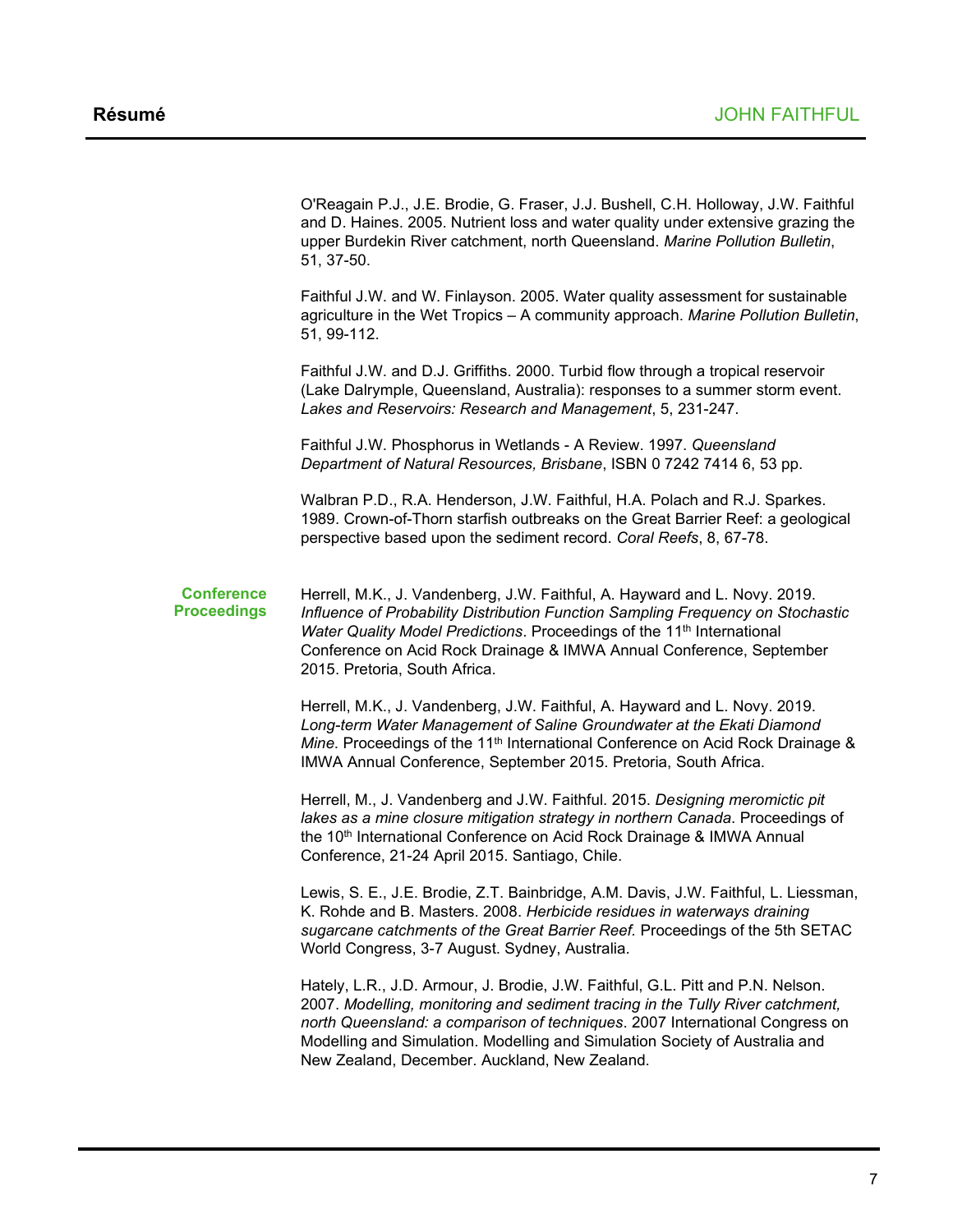Brodie, J., A.G. Dekker, V.E. Brando, B. Masters, J.W. Faithful, R. Noble and K. Rohde. 2006. *Extent and duration of the algal bloom in the Great Barrier Reef lagoon following river discharge events in the Mackay Whitsunday's Region, Australia*. 13th Australasian Remote Sensing and Photogrammetry Conference: Earth Observation – from Science to Solutions, November. Canberra.

Cooper, M., G. Shields, J.W. Faithful and J. Zhao. 2006. *Using sediment Sr/Nd isotopic ratios to determine sediment sources in the Burdekin Falls Dam, Queensland, Australia*. 16th Annual V.M. Goldschmidt Conference, August - September. Melbourne, Australia.

Cooper, M., J.W. Faithful, T. Steiglitz and G. Shields. 2005. *Sediment dynamics of a large tropical river system: the Burdekin River and Lake Dalrymple, Australia*. 10th International Symposium on the Interactions between Sediment and Water, August -September. Bled, Slovenia.

Taylor, J., T. Lloyd, A. Melzer and J.W. Faithful. 2004. *Conserving ecosystems and managing biodiversity in industrial land and seascapes – Yabulu Nickel Refinery experience*. Minerals Council of Australia, Inaugural Global Sustainable Development Conference, October. Melbourne, Australia.

Lukacs, G.P., C. Perna and J.W. Faithful. 2004. *Coastal wetlands of northeastern Australia: Condition and management interventions*. Seventh Intecol International Wetlands Conference, July. Utrecht, The Netherlands.

Faithful, J.W. and W. Finlayson. 2004. *Water quality assessment for sustainable agriculture in the Wet Tropics – A community-assisted approach*. Catchment to Reef Conference, Great Barrier Reef Marine Park Authority, March. Townsville.

Faithful, J.W. and D. Burrows. 2003. *From blue to brown: persistently elevated turbidity resulting from damming the tropical Burdekin River*. Ninth International Conference on River Research and Applications, July. Albury.

Connor, R., J. Milsom, A. Melzer, B.M. Butler, J.W. Faithful, W. Dennison, T. Lloyd and G. Swain. 2003. *Ecosystem-based assessment and management of marine and estuarine systems at the QNI Yabulu Nickel Refinery, Townsville*. In: Protecting the Values of Rivers, Wetlands and the Reef. From: 2<sup>nd</sup> National Conference on Aquatic Environments: Sustaining our Aquatic Environments - Implementing Solutions, 20 - 23 November 2001, Townsville, QLD, Australia.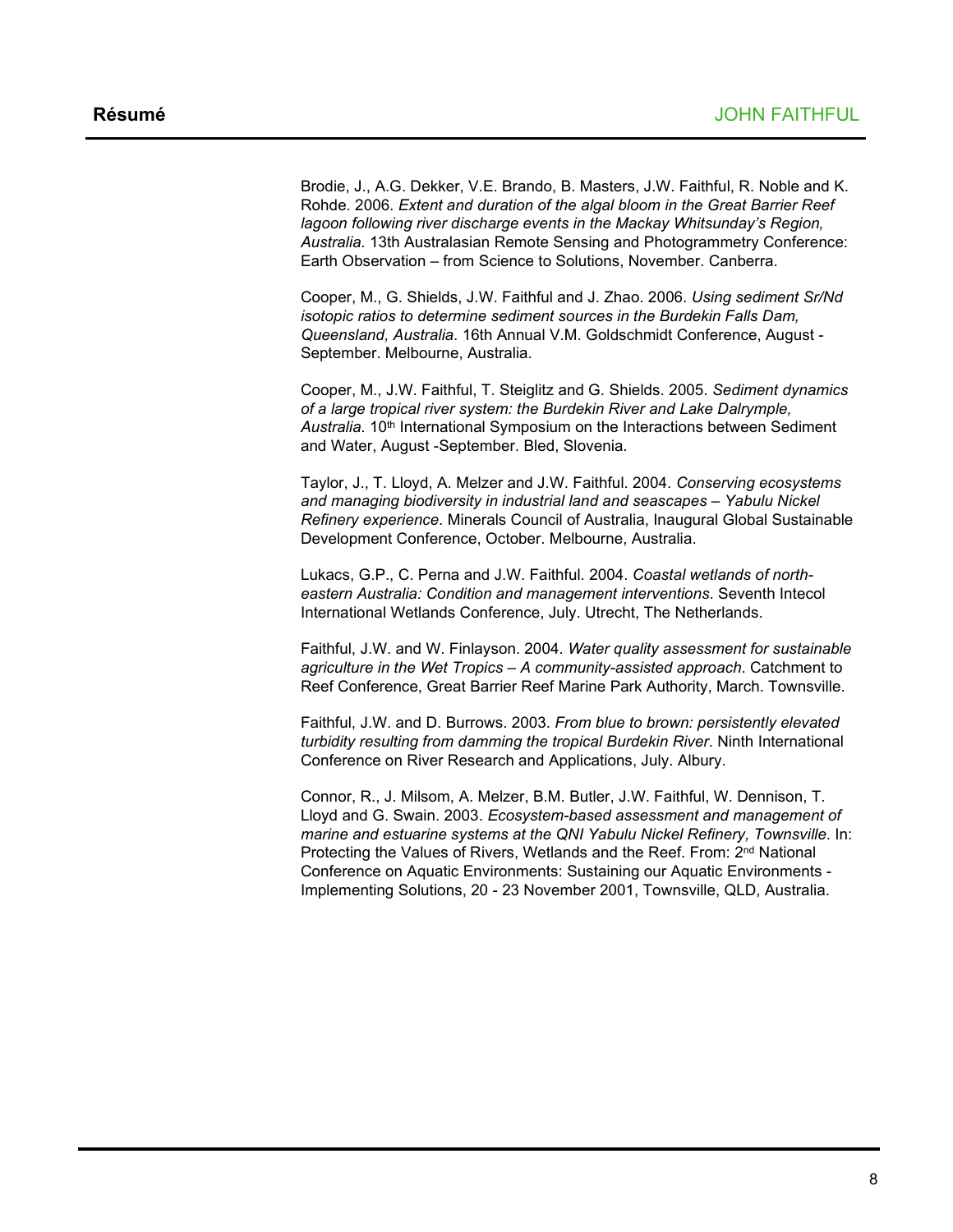

# Bill T. Horne, M.Sc., P.Eng. Director Arctic Engineering

### EXPERIENCE SUMMARY

Mr. Horne is a Senior Geotechnical Engineer and Director of Arctic Engineering in the Edmonton office. He has over 30 years of experience in geotechnical and permafrost engineering for, mining, oil and gas facilities in Northwest Territories, Yukon, Alaska, Russia, and the Beaufort Sea. Areas of expertise include tailings deposition management, water and tailings dam designs, mine development, industrial plant site development, heavy equipment foundations, geothermal and deformation modelling, and project management.

## RELEVANT EXPERIENCE

### Gahcho Kue Diamond Mine, NT. 2010 to 2020

 De Beers Canada, Tetra Tech Project Manager and Senior Design Engineer for the development of a new diamond mine. Involved in the feasibility study, permitting, detailed design and construction. Responsible for permafrost issues, geotechnical investigations, waste and water management plan, tailings management, waste rock dumps, and geotechnical design of plant site and civil infrastructure components (roads and airstrip). The project included an elaborate water management scheme to drain the lakes for three open pits under the lake. A total of 15 dykes were designed to control the water. The mine opened in 2016.

### Meliadine GoldMine, NT. 2018 to 2020

 Agnico, Tetra Tech Project Manager and Senior Design Engineer for the development of water management structures for the mine and other civil infrastructure. Responsible for permafrost issues, geotechnical investigations, tailings management, waste rock dumps, and crusher and ramp design. Technical resource for the Phase II expansion MAA.

### Jericho Diamond Mine, NU. 2006 – 2014

- Tahera Diamond Corporation Principal Engineer for the design and construction of the tailings facility. Dams and dykes were designed to retain fine processed kimberlite tailings. Both frozen core and geomembrane dams were constructed on a permafrost foundation.
- Shear Diamonds. Principal Consultant for Water License Renewal and Permitting. Responsible for permafrost issues, waste and water management plan, tailings management, waste rock dumps. Prepared management plans, and provided support during the water license renewal process.
- AANDC Principal Consultant, Project Sponsor for the options analysis examining the closure options for the mine. The study included a Phase III investigation, surface

### **EDUCATION**

B.Sc., Civil Engineering, University of Calgary, Calgary, AB, 1983

M.Sc., Geotechnical Engineering, University of Alberta, Edmonton, AB, 1987

#### AREA OF EXPERTISE

Geotechnical and Permafrost Engineering, foundation analysis and design, earth dam designs, numerical modelling, and construction drawings and specifications for variety of mining and hydrocarbon projects

Site investigation, foundation and earth embankment designs

#### REGISTRATIONS/ **AFFILIATIONS**

Member, Association of Professional Engineers and Geoscientists of Alberta (APEGA)

Licensee, Northwest Territories and Nunavut Association of Professional Engineers and Geoscientists (NAPEG)

Member, Canadian Geotechnical Society (CGS)

Member, Geotechnical Society of Edmonton (GSE)

#### **OFFICE**

Edmonton, AB

YEARS OF EXPERIENCE

32

**CONTACT** 

Bill.Horne@tetratech.com